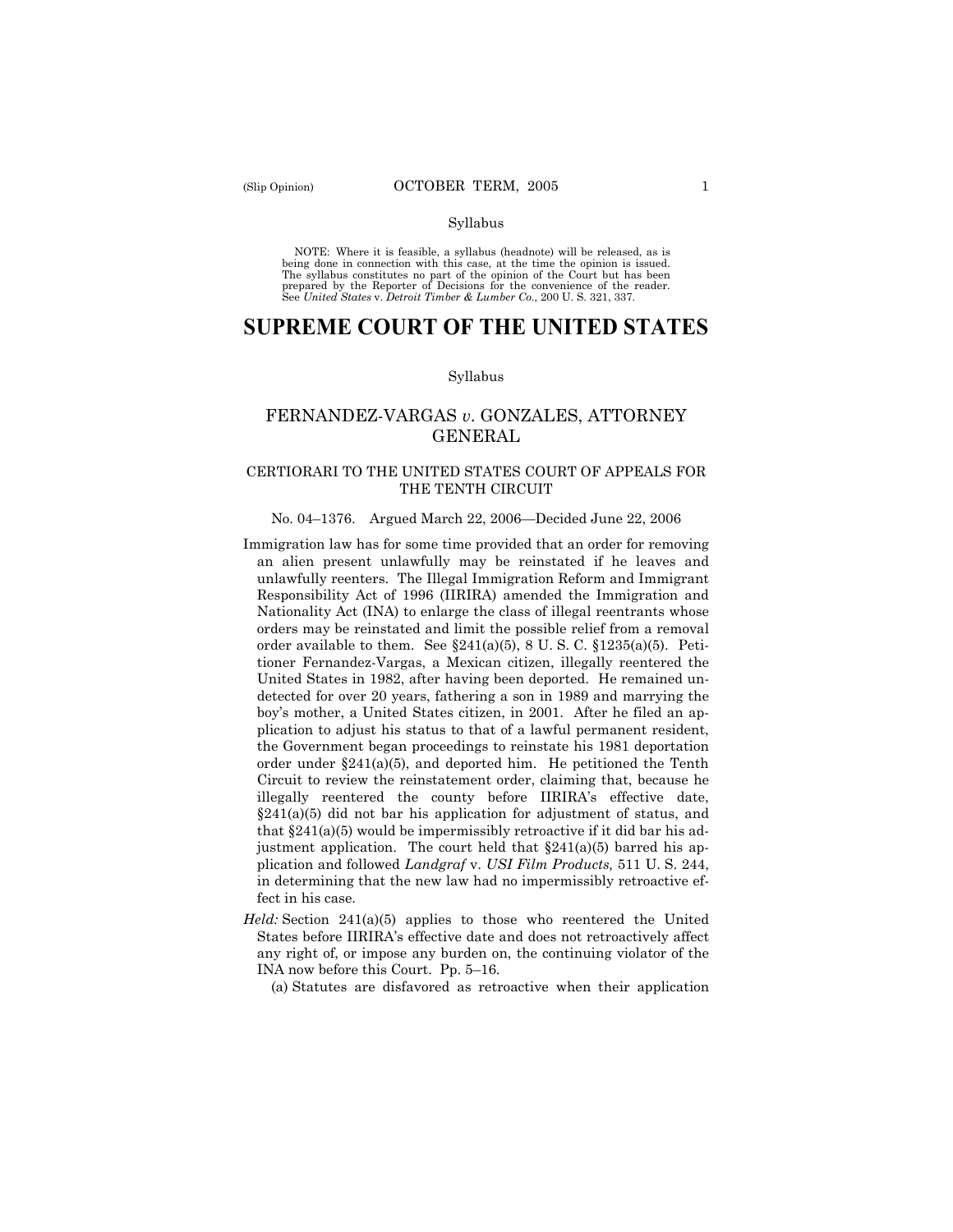#### Syllabus

"would impair rights a party possessed when he acted, increase a party's liability for past conduct, or impose new duties with respect to transactions already completed." *Landgraf, supra,* at 280. A statute is not given retroactive effect "unless such construction is required by explicit language or by necessary implication." *United States* v. *St. Louis, S. F. & T. R. Co.,* 270 U. S. 1, 3. In determining whether a statute has an impermissibly retroactive effect, the Court first looks to "whether Congress has expressly prescribed the statute's proper reach," *Landgraf, supra,* at 280, and in the absence of express language tries to draw a comparably firm conclusion about the temporal reach specifically intended by applying its "normal rules of construction," *Lindh* v. *Murphy,* 521 U. S. 320, 326. If that effort fails, the Court asks whether applying the statute to the person objecting would have a retroactive effect in the disfavored sense of "affecting substantive rights, liabilities, or duties [on the basis of] conduct arising before [its] enactment," *Landgraf, supra,* at 278. If the answer is yes, the Court then applies the presumption against retroactivity by construing the statute as inapplicable to the event or act in question. *INS* v. *St. Cyr,* 533 U. S. 289, 316. Pp. 5–7.

(b) Common principles of statutory interpretation fail to unsettle  $§241(a)(5)$ 's apparent application to any reentrant present in the country, whatever the date of return. The statute does not expressly include in or exclude from  $\S241(a)(5)$ 's ambit individuals who illegally entered the country before IIRIRA's effective date. Fernandez-Vargas argues that the fact that the old reinstatement provision applied to aliens who had "unlawfully reentered . . . after having previously departed or been deported . . . , whether before or after June 27, 1952 [the INA's effective date], on any ground described in . . . subsection (e),"  $\S 242(f)$ , while  $\S 241(a)(5)$  lacks language of temporal reach, shows that Congress no longer meant to cover preenactment reentrants. But the old before-or-after clause, which was sandwiched between references to departure or deportation and grounds for deportation, most naturally referred not to an alien's illegal reentry but to the previous deportation or departure. The better inference is that the clause was removed because, in 1996, application keyed to departures in 1952 or earlier was academic. Applying  $\S 241(a)(5)$  only to deportations or departures after IIRIRA's effective date would exempt anyone who departed before that date but reentered after it. That would be a strange result, since the statute was revised to expand the scope of the reinstatement authority and invest it with something closer to finality. Fernandez-Vargas errs in suggesting that the new law is bereft of clarity and the Court should apply the presumption against retroactivity as a tool for interpreting the statute at the first *Landgraf* step. It is not until a statute is shown to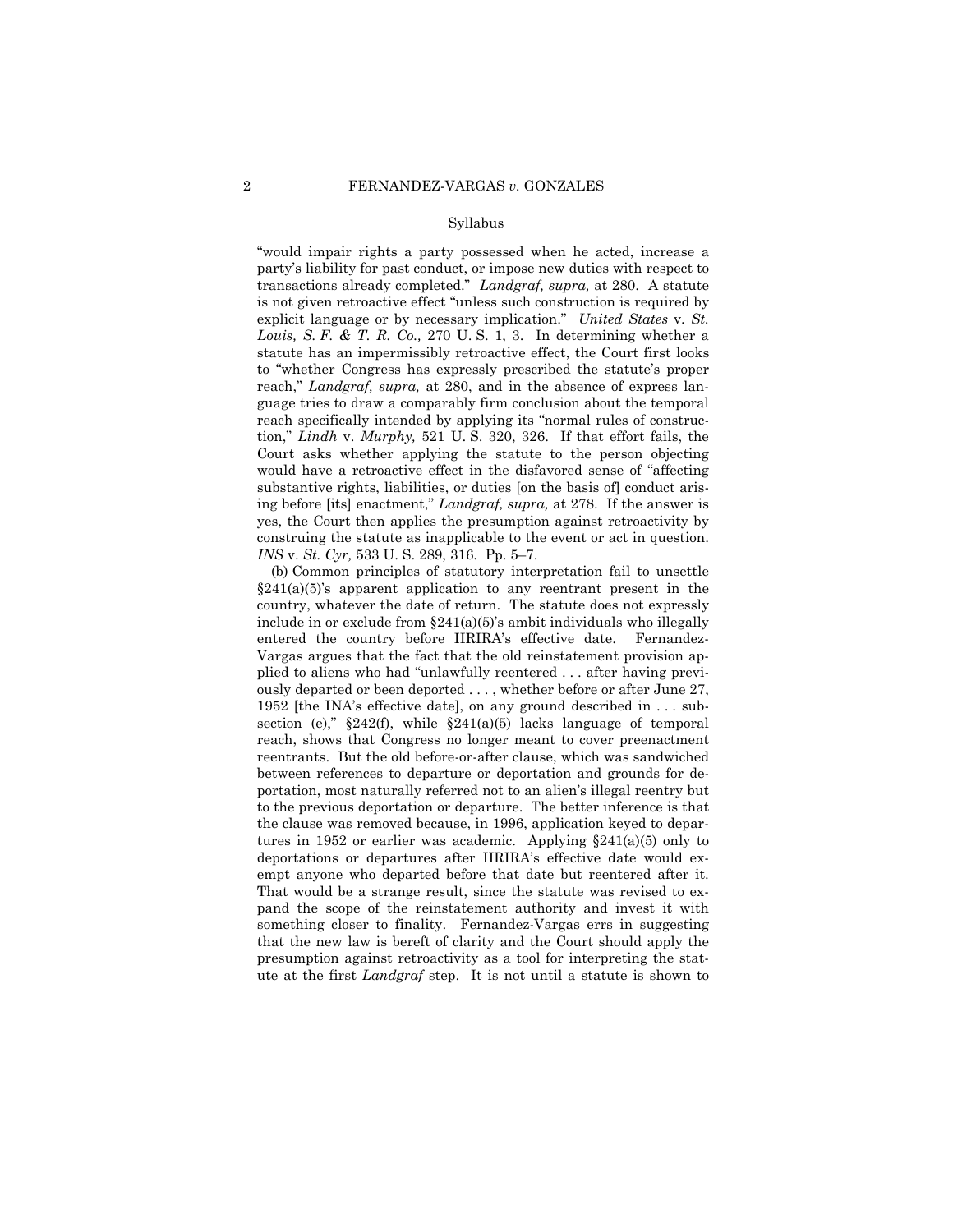#### Syllabus

have no firm provision about temporal reach but to produce a retroactive effect when straightforwardly applied that the presumption has its work to do. And IIRIRA has other provisions on temporal reach, which blunt Fernandez-Vargas's argument that a negative inference in his favor may be drawn from removal of the before-or-after clause. Pp. 7–10.

(c) This facial reading is confirmed by two features of IIRIRA. First, the provision's text shows that it applies here not because Fernandez-Vargas reentered at any particular time, but because he chose to remain after the new statute became effective. While the law looks back to "an alien [who] has reentered ... illegally," 8 U. S. C. §1231(a)(5), the provision does not penalize an alien for the reentry; it establishes a process to remove him under a "prior order any time after the reentry," *ibid.* Thus, it is the conduct of remaining in the country after entry that is the predicate action; the law applies to stop an indefinitely continuing violation that the alien could end at any time by voluntarily leaving. It is therefore the alien's choice to continue his illegal presence, after illegal reentry and after the new law's effective date, that subjects him to the new and less generous regime, not a past act that is he helpless to undo. *INS* v. *St. Cyr, supra,* distinguished. Second, IIRIRA's effective date provision shows that Fernandez-Vargas had ample warning of the coming change in the law, but chose to remain until the old regime expired and  $\S241(a)(5)$  took its place. He had an opportunity to avoid the new law's application by leaving the country and ending his violation during the 6 months between IIRIRA's enactment and effective date. For that matter, he could have married his son's mother and applied for adjustment of status during the period, in which case he would at least have had a claim that proven reliance on the law should be honored by applying the presumption against retroactivity. Instead, he augmented his 15 years of unlawful presence by remaining in the country into the future subject to the new law. And the presumption against retroactivity does not amount to a presumption of legal stasis for the benefit of continuous lawbreakers. Pp. 11–15.

394 F. 3d 881, affirmed.

SOUTER, J., delivered the opinion of the Court, in which ROBERTS, C. J., and SCALIA, KENNEDY, THOMAS, GINSBURG, BREYER, and ALITO, JJ., joined. STEVENS, J., filed a dissenting opinion.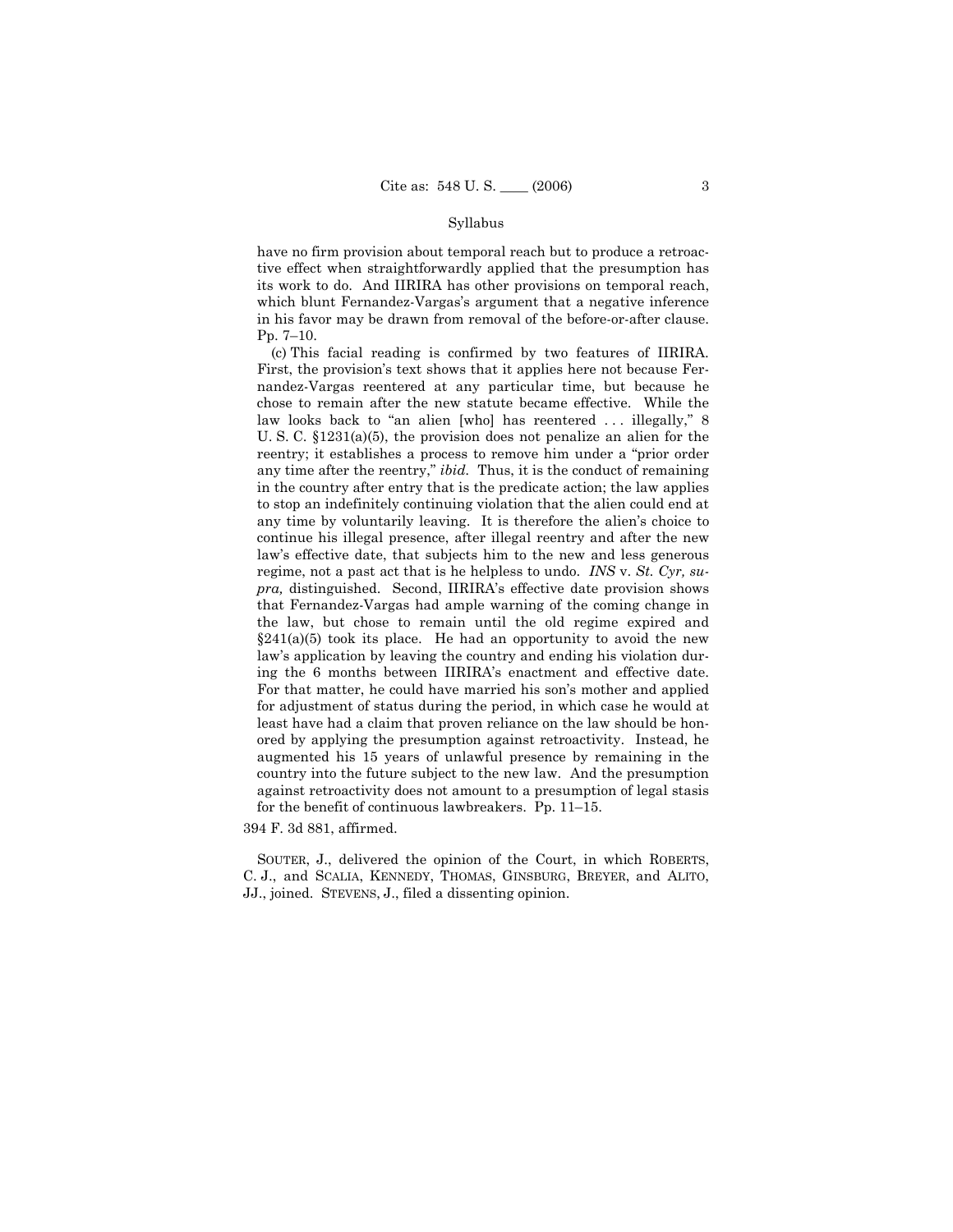NOTICE: This opinion is subject to formal revision before publication in the preliminary print of the United States Reports. Readers are requested to notify the Reporter of Decisions, Supreme Court of the United States, Washington, D. C. 20543, of any typographical or other formal errors, in order that corrections may be made before the preliminary print goes to press.

## $\frac{1}{2}$  ,  $\frac{1}{2}$  ,  $\frac{1}{2}$  ,  $\frac{1}{2}$  ,  $\frac{1}{2}$  ,  $\frac{1}{2}$  ,  $\frac{1}{2}$ **SUPREME COURT OF THE UNITED STATES**

#### $\mathcal{L}=\mathcal{L}$ No. 04–1376

# HUMBERTO FERNANDEZ-VARGAS, PETITIONER *v.* ALBERTO R. GONZALES, ATTORNEY GENERAL

# ON WRIT OF CERTIORARI TO THE UNITED STATES COURT OF APPEALS FOR THE TENTH CIRCUIT

#### [June 22, 2006]

## JUSTICE SOUTER delivered the opinion of the Court.

For some time, the law has provided that an order for removing an alien present unlawfully may be reinstated if he leaves and unlawfully enters again. The Illegal Immigration Reform and Immigrant Responsibility Act of 1996 (IIRIRA), Pub. L. 104–208, div. C, 110 Stat. 3009–546, enlarged the class of illegal reentrants whose orders may be reinstated and limited the possible relief from a removal order available to them. See Immigration and Nationality Act (INA), §241(a)(5), 66 Stat. 204, as added by IIRIRA §305(a)(3), 110 Stat. 3009–599, 8 U. S. C.  $$1231(a)(5)$ . The questions here are whether the new version of the reinstatement provision is correctly read to apply to individuals who reentered the United States before IIRIRA's effective date, and whether such a reading may be rejected as impermissibly retroactive. We hold the statute applies to those who entered before IIRIRA and does not retroactively affect any right of, or impose any burden on, the continuing violator of the INA now before us.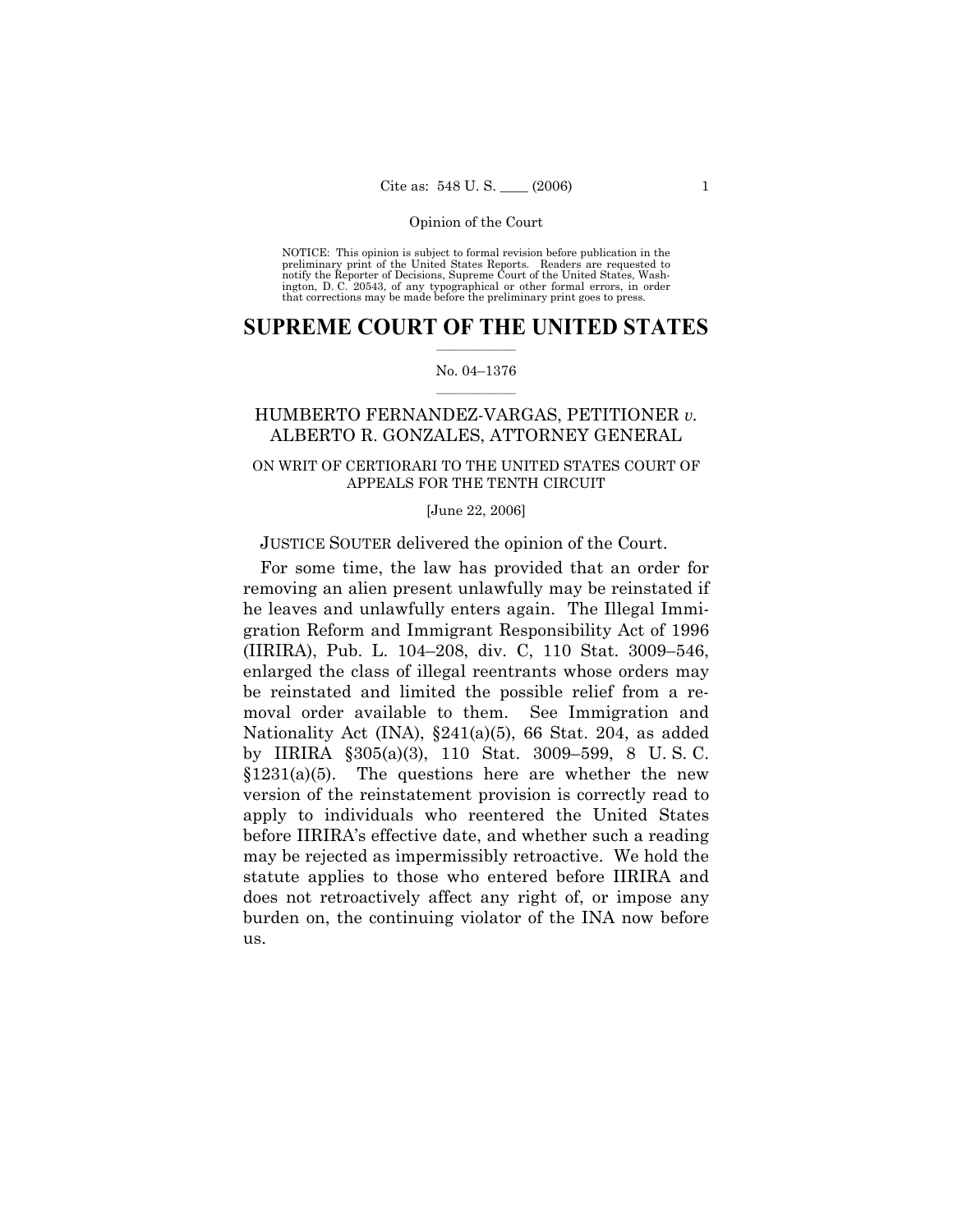I

In 1950, Congress provided that deportation orders issued against some aliens who later reentered the United States illegally could be reinstated.<sup>1</sup> Internal Security Act of 1950, §23(d), 64 Stat. 1012, 8 U. S. C. §156(d) (1946 ed., Supp. V).<sup>2</sup> Only specific illegal reentrants were subject to the provision, those deported as "anarchists" or "subversives," for example, see §23(c), 64 Stat. 1012, while the rest got the benefit of the ordinary deportation rules. Congress retained a reinstatement provision two years later when it revised the immigration laws through the INA, §242(f), 66 Stat. 212, as codified in this subsection:

"Should the Attorney General find that any alien has unlawfully reentered the United States after having previously departed or been deported pursuant to an order of deportation, whether before or after June 27,  $1952$ ,<sup>3</sup> on any ground described in subsection (e) ..., the previous order of deportation shall be deemed to be reinstated from its original date and such alien shall be deported under such previous order at any time subsequent to such reentry." 8 U. S. C. §1252(f) (1994 ed.).

<sup>1</sup>What was formerly known as "deportation" is now called "removal" in IIRIRA. See Neuman, Habeas Corpus, Executive Detention, and the Removal of Aliens, 98 Colum. L. Rev. 961, 966 (1998) (IIRIRA "realigned the vocabulary of immigration law, creating a new category of 'removal' proceedings that largely replaces what were formerly exclusion proceedings and deportation proceedings"). Our use of each term here will vary according to the scheme under discussion.<br><sup>2</sup>This is the full text of the provision: "Should any alien subject to the

provisions of subsection (c) unlawfully return to the United States after having been released for departure or deported pursuant to this section, the previous warrant of deportation against him shall be considered as reinstated from its original date of issuance." 3A date was inserted when the provision was codified; as originally

enacted, the text read, "whether before or after the date of enactment of this Act." 66 Stat. 212.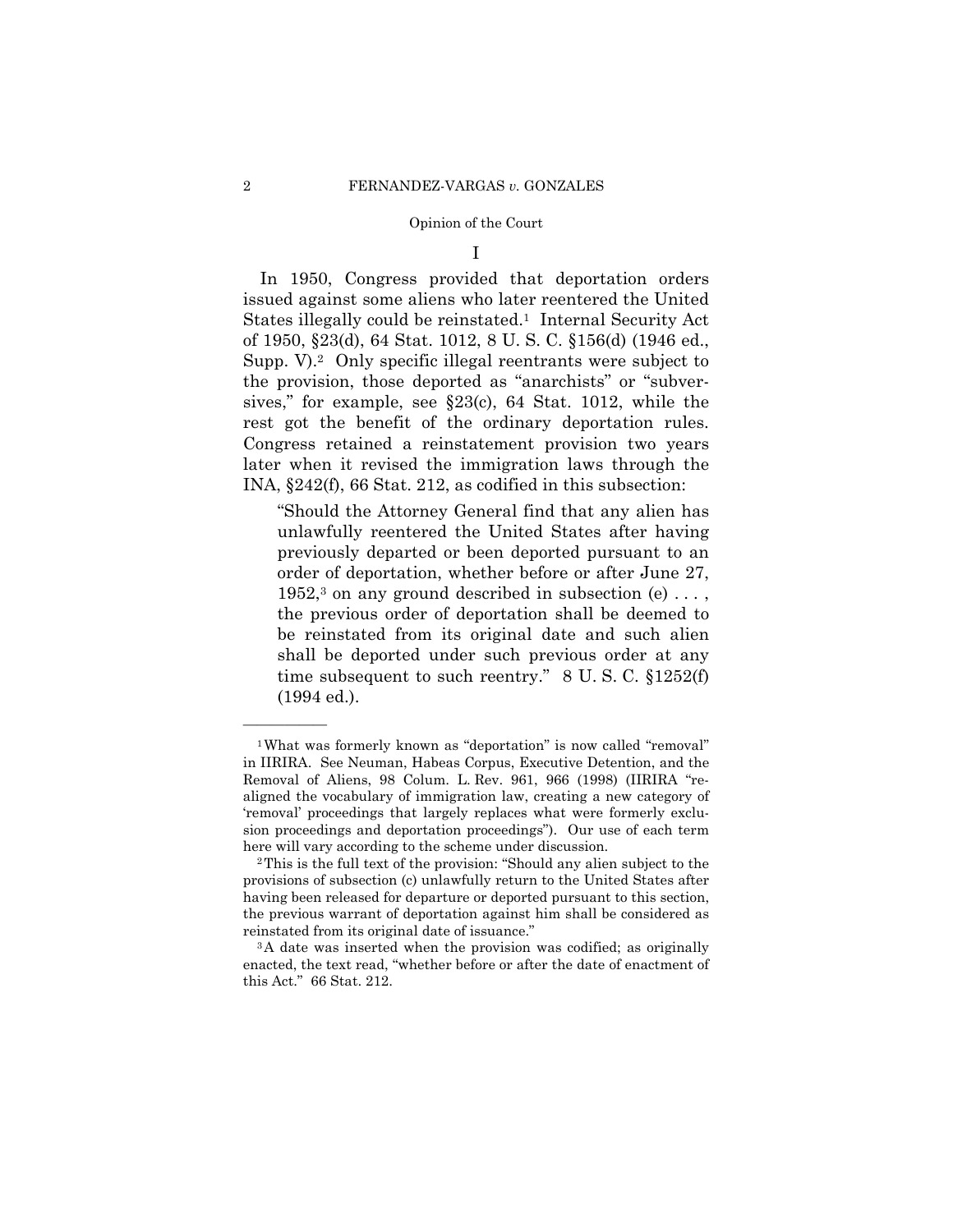Again, only a limited class of illegal reentrants was susceptible, see §242(e), 66 Stat. 211; cf. §241(a), *id.,* at 204, and even those affected could seek some varieties of discretionary relief, see, *e.g.,* 8 U. S. C. §1254(a)(1) (1994 ed.) (suspension of deportation available to aliens who maintained a continuous presence in the United States for seven years and could demonstrate extreme hardship and a good moral character).

In IIRIRA, Congress replaced this reinstatement provision with one that toed a harder line, as the old §242(f) was displaced by the new  $\S 241(a)(5)$ :

"If the Attorney General finds that an alien has reentered the United States illegally after having been removed or having departed voluntarily, under an order of removal, the prior order of removal is reinstated from its original date and is not subject to being reopened or reviewed, the alien is not eligible and may not apply for any relief under this chapter, and the alien shall be removed under the prior order at any time after the reentry." 8 U.S.C.  $$1231(a)(5)$  (1994) ed., Supp. III).

The new law became effective on April 1, 1997, "the first day of the first month beginning more than 180 days after" IIRIRA's enactment. §309(a), 110 Stat. 3009–625. Unlike its predecessor, §241(a)(5) applies to all illegal reentrants, explicitly insulates the removal orders from review, and generally forecloses discretionary relief from the terms of the reinstated order.4

<sup>4</sup>Notwithstanding the absolute terms in which the bar on relief is stated, even an alien subject to  $\S241(a)(5)$  may seek withholding of removal under 8 U. S. C. §1231(b)(3)(A) (2000 ed.) (alien may not be removed to country if "the alien's life or freedom would be threatened in that country because of the alien's race, religion, nationality, membership in a particular social group, or political opinion"), or under 8 CFR §§241.8(e) and 208.31 (2006) (raising the possibility of asylum to aliens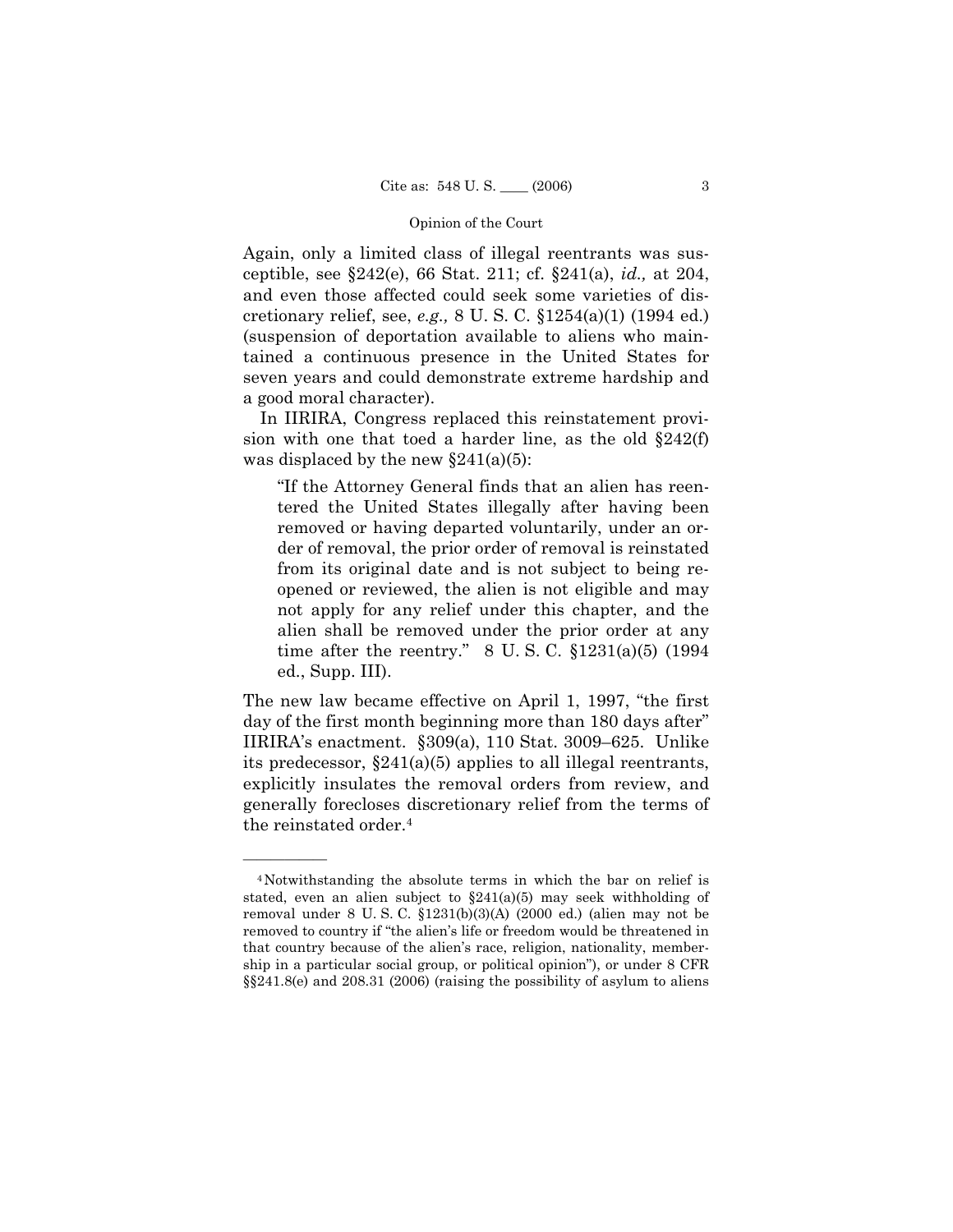### II

Humberto Fernandez-Vargas is a citizen of Mexico, who first came to the United States in the 1970s, only to be deported for immigration violations, and to reenter, several times, his last illegal return having been in 1982. Then his luck changed, and for over 20 years he remained undetected in Utah, where he started a trucking business and, in 1989, fathered a son, who is a United States citizen. In 2001, Fernandez-Vargas married the boy's mother, who is also a United States citizen. She soon filed a relative-visa petition on behalf of her husband, see 8 U. S. C. §§1154(a), 1151(b) (2000 ed.); see *Fernandez-Vargas* v. *Ashcroft,* 394 F. 3d 881, 883, n. 4 (CA10 2005), on the basis of which he filed an application to adjust his status to that of lawful permanent resident, see §1255(i). The filings apparently tipped off the authorities to his illegal presence here, and in November 2003, the Government began proceedings under  $\S241(a)(5)$  that eventuated in reinstating Fernandez-Vargas's 1981 deportation order, but without the possibility of adjusting his status to lawful residence. He was detained for 10 months before being removed to Juarez, Mexico in September 2004.

Fernandez-Vargas petitioned the United States Court of Appeals for the Tenth Circuit to review the reinstatement order. He took the position that because he illegally reentered the country before IIRIRA's effective date, the controlling reinstatement provision was the old §242(f), which meant he was eligible to apply for adjustment of status as spouse of a citizen, and he said that the new  $\S 241(a)(5)$ would be impermissibly retroactive if it barred his application for adjustment. The Court of Appeals held that §241(a)(5) did bar Fernandez-Vargas's application and followed *Landgraf* v. *USI Film Products,* 511 U. S. 244 (1994), in determining that the new law had no impermissi-

whose removal order has been reinstated under INA  $\S 241(a)(5)$ .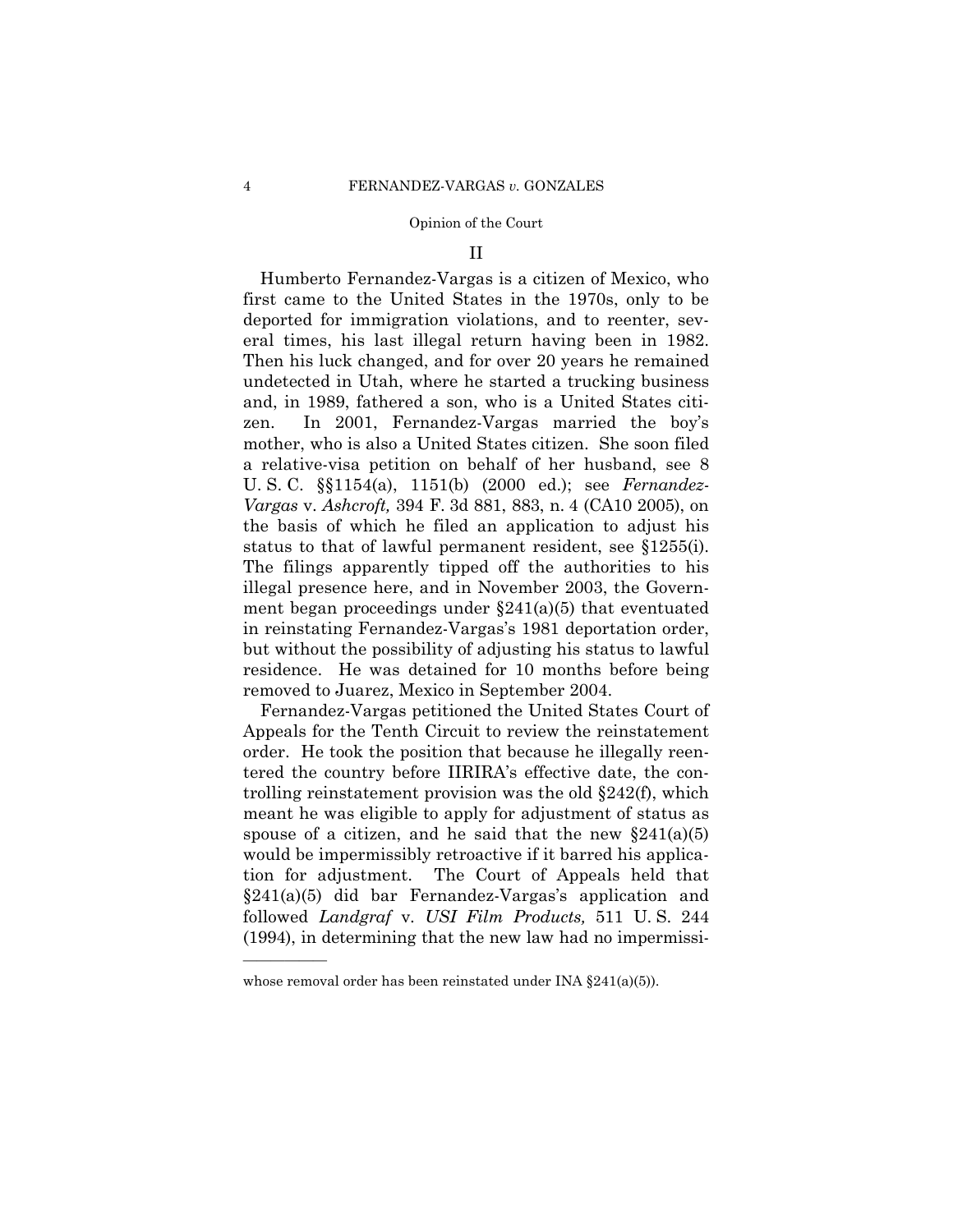bly retroactive effect in Fernandez-Vargas's case. 394 F. 3d, at 886, 890–891. We granted certiorari to resolve a split among the Courts of Appeals over the application of  $\S241(a)(5)$  to an alien who reentered illegally before IIRIRA's effective date, 5 546 U. S. \_\_\_ (2005), and we now affirm.

# III

Statutes are disfavored as retroactive when their application "would impair rights a party possessed when he acted, increase a party's liability for past conduct, or impose new duties with respect to transactions already completed." *Landgraf, supra*, at 280. The modern law thus follows Justice Story's definition of a retroactive statute, as "tak[ing] away or impair[ing] vested rights acquired under existing laws, or creat[ing] a new obligation, impos[ing] a new duty, or attach[ing] a new disability, in respect to transactions or considerations already past," *Society for the Propagation of the Gospel* v. *Wheeler,*  22 F. Cas. 756, 767 (No. 13,156) (CCNH 1814). Accordingly, it has become "a rule of general application" that "a

 $5$ Two Courts of Appeals have held that  $\S241(a)(5)$  does not apply at all to aliens who reentered before the provision's effective date, see *Bejjani* v. *INS,* 271 F. 3d 670 (CA6 2001); *Castro-Cortez* v. *INS,* 239 F. 3d 1037 (CA9 2001), while eight have held that it does, at least in some circumstances, see *Arevalo* v. *Ashcroft,* 344 F. 3d 1 (CA1 2003); *Avila-Macias* v. *Ashcroft,* 328 F. 3d 108 (CA3 2003); *Velasquez-Gabriel*  v. *Crocetti,* 263 F. 3d 102 (CA4 2001); *Ojeda-Terrazas* v. *Ashcroft,* 290 F. 3d 292 (CA5 2002); *Faiz-Mohammad* v. *Ashcroft,* 395 F. 3d 799 (CA7 2005); *Alvarez-Portillo* v. *Ashcroft,* 280 F. 3d 858 (CA8 2002); 394 F. 3d 881 (CA10 2005) (case below); *Sarmiento Cisneros* v. *United States Attorney General,* 381 F. 3d 1277 (CA11 2004). The Courts of Appeals in the majority are themselves divided on the question whether an alien's marriage or application for adjustment of status before the statute's effective date (facts not in play here) renders the statute impermissibly retroactive when it is applied to the alien. See, *e.g., Faiz-Mohammad, supra,* at 809–810 (application for adjustment of status); *Alvarez-Portillo, supra,* at 862, 867 (marriage).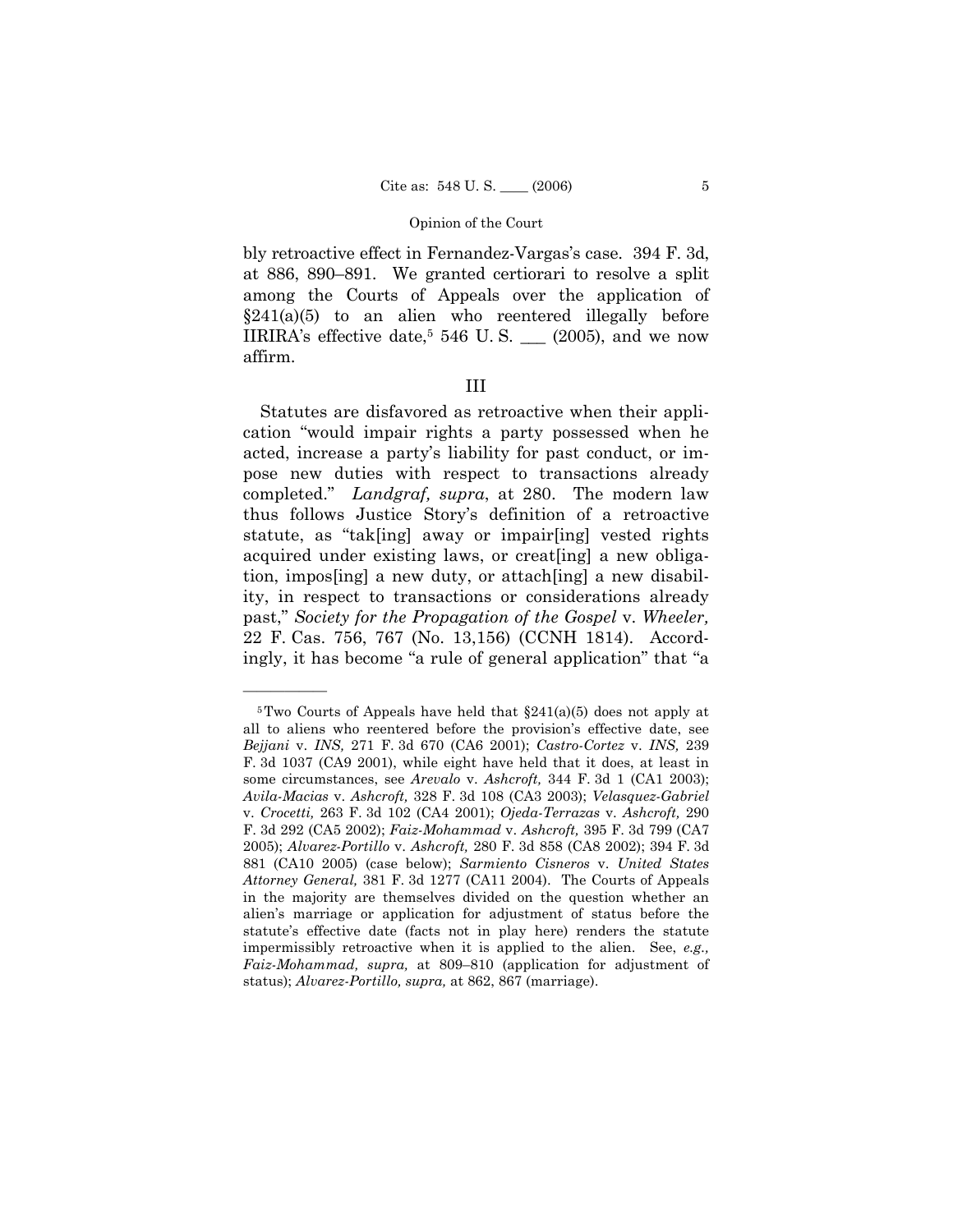statute shall not be given retroactive effect unless such construction is required by explicit language or by necessary implication." *United States* v. *St. Louis, S. F. & T. R. Co.,* 270 U. S. 1, 3 (1926) (opinion for the Court by Brandeis, J.).

This Court has worked out a sequence of analysis when an objection is made to applying a particular statute said to affect a vested right or to impose some burden on the basis of an act or event preceding the statute's enactment. We first look to "whether Congress has expressly prescribed the statute's proper reach," *Landgraf, supra*, at 280, and in the absence of language as helpful as that we try to draw a comparably firm conclusion about the temporal reach specifically intended by applying "our normal rules of construction," *Lindh* v. *Murphy,* 521 U. S. 320, 326 (1997). If that effort fails, we ask whether applying the statute to the person objecting would have a retroactive consequence in the disfavored sense of "affecting substantive rights, liabilities, or duties [on the basis of] conduct arising before [its] enactment," *Landgraf, supra,* at 278; see also *Lindh, supra,* at 326. If the answer is yes, we then apply the presumption against retroactivity by construing the statute as inapplicable to the event or act in question owing to the "absen[ce of] a clear indication from Congress that it intended such a result." *INS* v. *St. Cyr,*  533 U. S. 289, 316 (2001); see *Martin* v. *Hadix,* 527 U. S. 343, 352 (1999) (quoting *Landgraf, supra,* at 280).

Fernandez-Vargas fights at each step of the way, arguing that Congress intended that INA §241(a)(5) would not apply to illegal reentrants like him who returned to this country before the provision's effective date; and in any event, that application of the provision to such illegal reentrants would have an impermissibly retroactive effect, to be avoided by applying the presumption against it. We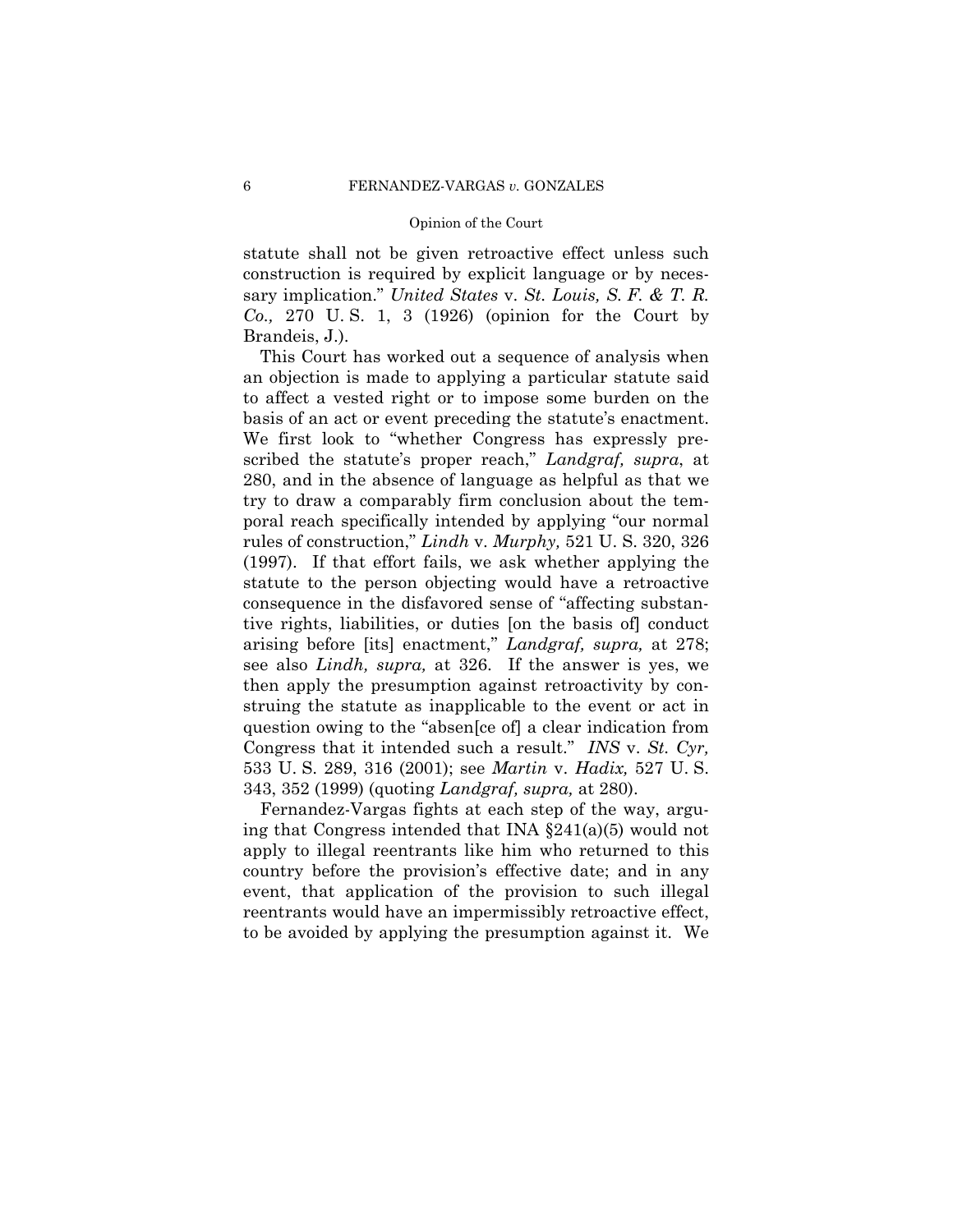are not persuaded by either contention.6

# A

Needless to say, Congress did not complement the new version of  $\S241(a)(5)$  with any clause expressly dealing with individuals who illegally reentered the country before IIRIRA's April 1, 1997, effective date, either including them within  $\S 241(a)(5)$ 's ambit or excluding them from it. Fernandez-Vargas argues instead on the basis of the generally available interpretive rule of negative implication, when he draws attention to language governing temporal reach contained in the old reinstatement provision, but missing from the current one. Section 242(f) applied to "any alien [who] has unlawfully reentered the United States after having previously departed or been deported pursuant to an order of deportation, whether before or after June 27, 1952, on any ground described in . . . subsection (e)." 8 U. S. C. §1252(f) (1994 ed.). According to Fernandez-Vargas, since that before-or-after clause made it clear that the statute applied to aliens who reentered before the enactment date of the earlier version, its elimination in the current iteration shows that Congress no longer meant to cover preenactment reentrants. See *Brewster* v. *Gage,* 280 U. S. 327, 337 (1930) ("deliberate selection of language . . . differing from that used in the earlier Acts" can indicate "that a change of law was in-

<sup>6</sup>The Government urges us to forgo *Landgraf* analysis altogether because §241(a)(5) regulates only a present removal process, not past primary conduct, citing our recent decision in *Republic of Austria* v. *Altmann,* 541 U. S. 677 (2004). Although we ultimately agree with the Government, in the abstract at least, that the reinstatement provision concerns itself with postenactment affairs, see *infra*, at 13–15, we find the Government's allusion to *Altmann* inapt. The Court's conclusion in that case, that *Landgraf* was to be avoided, turned on the peculiarities of the Foreign Sovereign Immunities Act. See *Altmann, supra*, at 694– 696. Those peculiarities are absent here, and we thus advert to *Landgraf*, as we ordinarily do.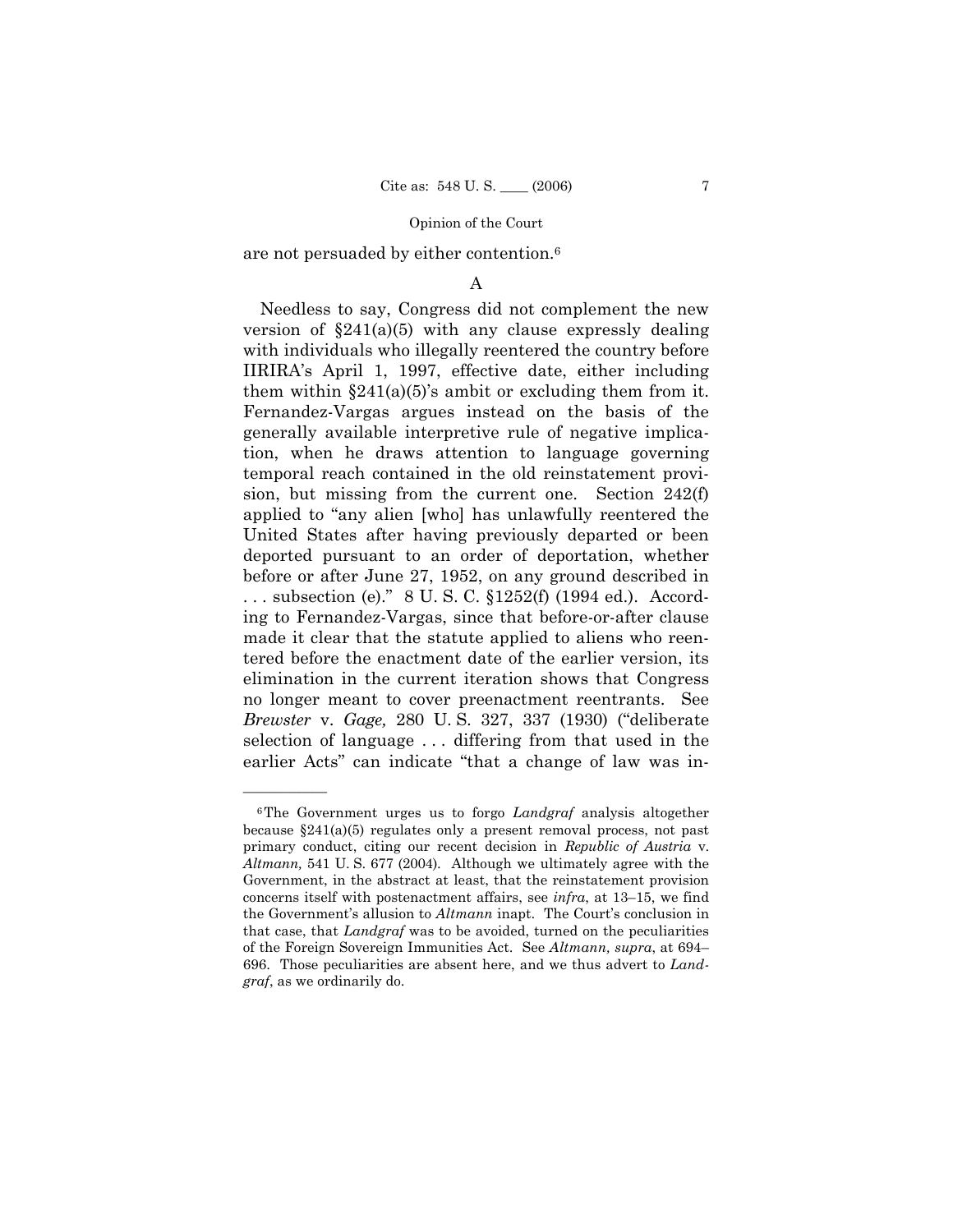tended"); cf. 2B N. Singer, Statutes and Statutory Construction §51.04, p. 244 (6th rev. ed. 2000). But the clues are not that simple.

To begin with, the old before-or-after clause was sandwiched between references to departure or deportation under a deportation order and to grounds for deportation set out in a different subsection of the INA. It thus most naturally referred not to the illegal reentry but to the alien's previous deportation or departure. If its omission from the new subsection  $(a)(5)$  is significant, its immediate significance goes to the date of leaving this country, not the date of illegal return. Since the old clause referred to the date of enactment of the INA in 1952, the negative implication argument from dropping the language is that the reinstatement section no longer applies to those who left the country before that date. But, in 1996, application keyed to departures in 1952 or earlier was academic, and the better inference is that the clause was removed for that reason.7

If, moreover, we indulged any suggestion that omitting the clause showed an intent to apply  $\S 241(a)(5)$  only to deportations or departures after IIRIRA's effective date, the result would be a very strange one: it would exempt from the new reinstatement provision's coverage anyone who departed before IIRIRA's effective date but reentered after it. The point of the statute's revision, however, was obviously to expand the scope of the reinstatement authority and invest it with something closer to finality, and it would make no sense to infer that Congress meant to except the broad class of persons who had departed before the time of enactment but who might return illegally at some point in the future.

<sup>7</sup>We therefore need not entertain Fernandez-Vargas's argument that the provision's drafting history indicates that the language was eliminated deliberately.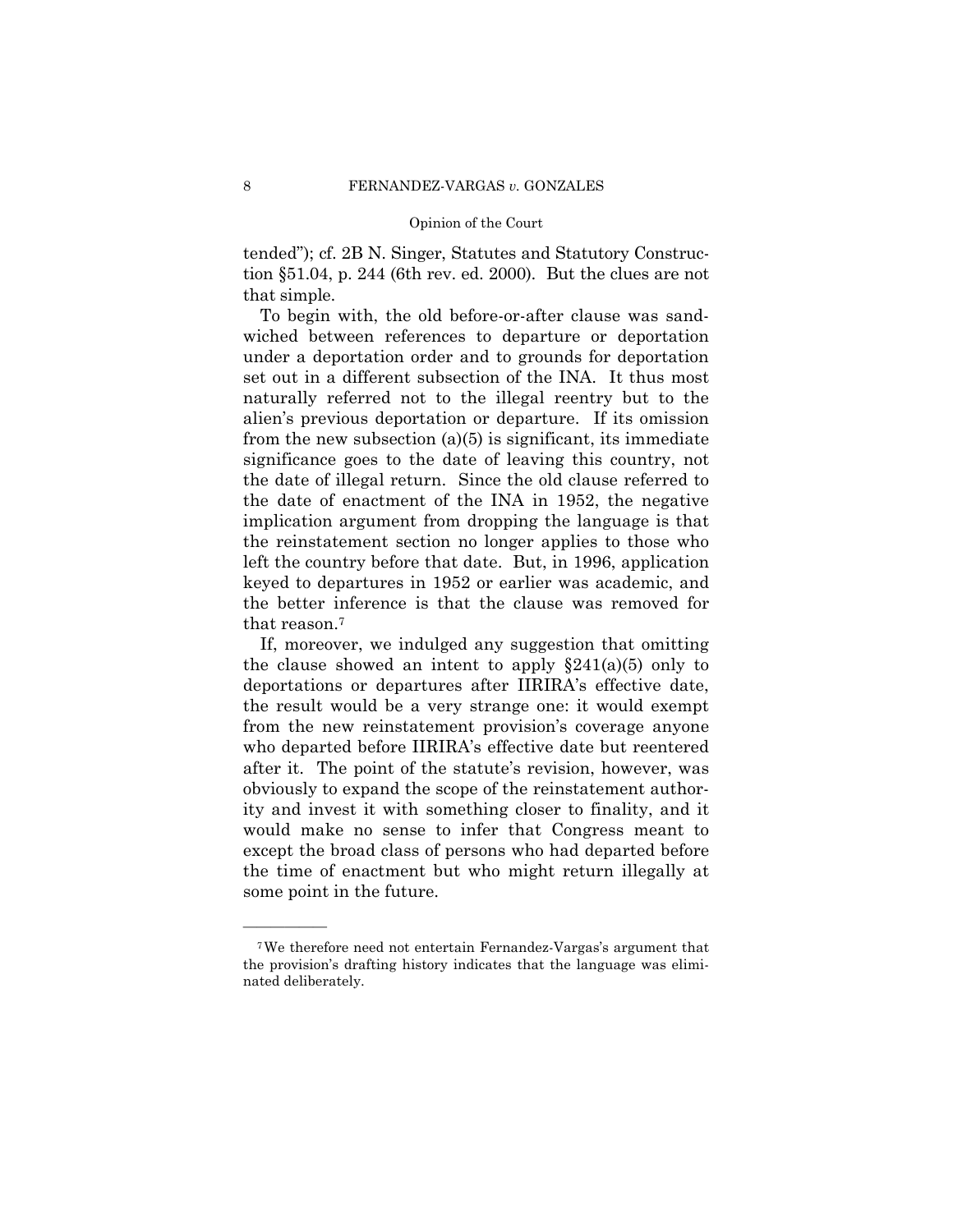Fernandez-Vargas sidesteps this problem (on a very generous reading of his argument) by making a more general suggestion of congressional intent: whatever the event to which the old law was tied, activity before as well as activity after it implicated the reinstatement power. Since the new law is bereft of such clarity, we should apply the "'longstanding principle of construing any lingering ambiguities in deportation statutes in favor of the alien,'" *St. Cyr,* 533 U. S., at 320 (quoting *INS* v. *Cardoza-Fonseca,* 480 U. S. 421, 449 (1987)), which would effectively impose "[t]he presumption against retroactive application of ambiguous statutory provisions," *St. Cyr, supra*, at 320. If we did so, we would find that  $\S 241(a)(5)$ operates only to reentries after its effective date.

Even at this amorphously general level, however, the argument suffers from two flaws, the first being that it puts the cart before the horse. As Fernandez-Vargas realizes, he urges application of the presumption against retroactivity as a tool for interpreting the statute at the first *Landgraf* step. But if that were legitimate, a statute lacking an express provision about temporal reach would never be construed as having a retroactive potential and the final two steps in the *Landgraf* enquiry would never occur (that is, asking whether the statute would produce a retroactive effect, and barring any such application by applying the presumption against retroactivity). It is not until a statute is shown to have no firm provision about temporal reach but to produce a retroactive effect when straightforwardly applied that the presumption has its work to do. See 511 U. S., at 280.

The second flaw is the argument's failure to account for the new statute's other provisions on temporal reach, from which one might draw a negative inference that subsection (a)(5) was (or at least may well have been) meant to apply to reentries before its effective date. In contrast to their silence about the temporal sweep of  $\S241(a)(5)$ , the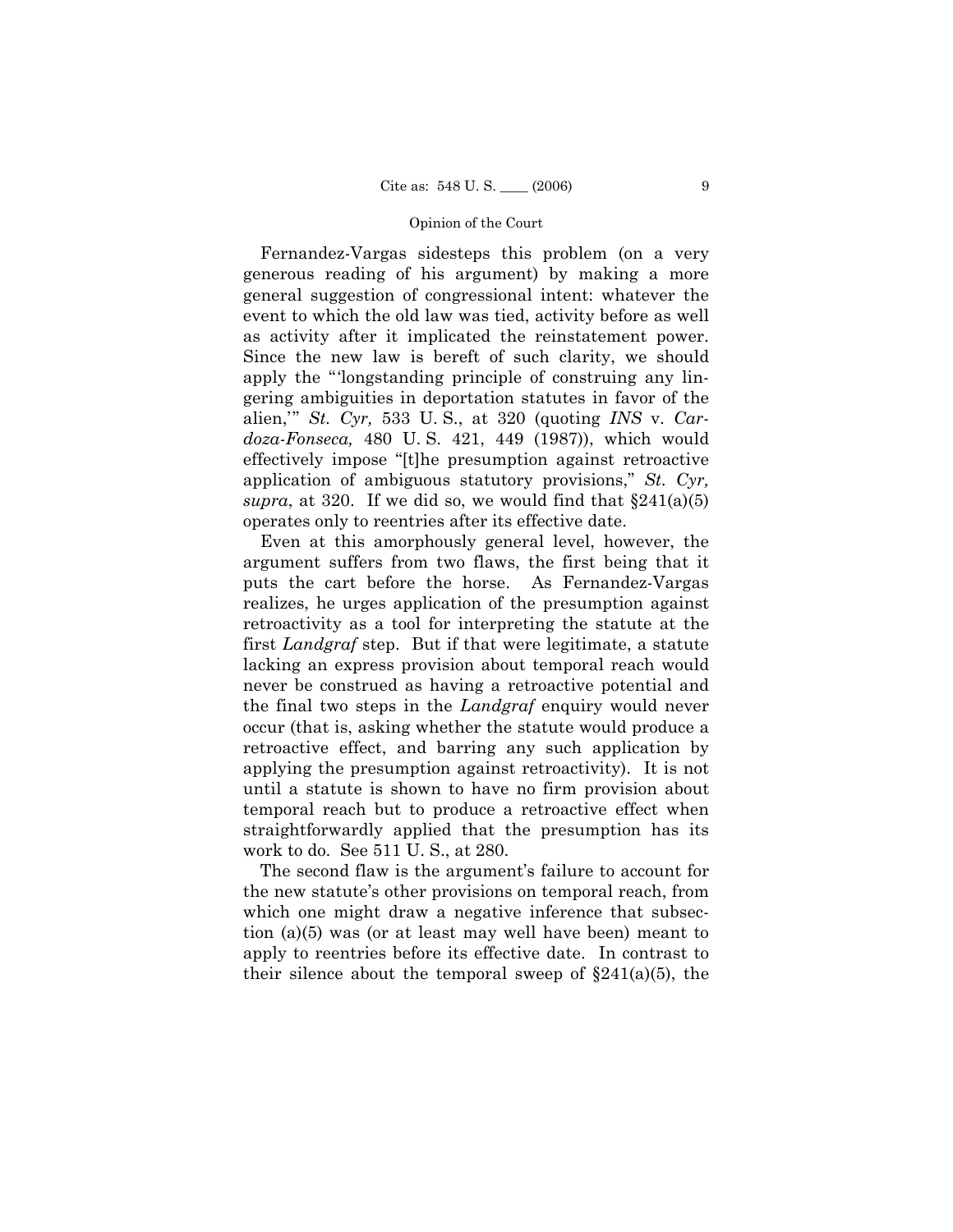1996 amendments speak directly to the scope of changes in provisions making reentry criminal and setting civil penalties. IIRIRA §324(c), 110 Stat. 3009–629, note following 8 U. S. C. §1326 (2000 ed.), provides that the expanded criminal prohibitions, see §1326(a), apply only to reentries or attempts after the effective date, and §105(b), 110 Stat. 3009–556, note following 8 U. S. C. §1325, provides the same as to civil penalties for illegal reentry, see §1325(b). The point here is not that these provisions alone would support an inference of intent to apply the reinstatement provision retroactively, see *Lindh,* 521 U. S., at 328, n. 4, for we require a clear statement for that, see *Martin,* 527 U. S., at 354. But these provisions do blunt any argument that removal of the before-or-after clause suffices to establish the applicability of  $\S241(a)(5)$  only to posteffective date reentries. The fact is that IIRIRA sometimes expressly made changes prospective as from its effective date and sometimes expressly provided they were applicable to earlier acts; compare §§324(c) and 105(b), with §347(c), 110 Stat. 3009–639 (provision governing removal of aliens who have unlawfully voted is applicable "to voting occurring before, on, or after the date of the enactment of this Act"), and §351(c), *id.,* at 3009–640 (provision applicable to "waivers filed before, on, or after the date of the enactment of this Act"). With such a variety of treatment, it is just too hard to infer any clear intention at any level of generality from the fact of retiring the old before-or-after language from what is now  $\S 241(a)(5)$ .

One conclusion can be stated, however. Common principles of statutory interpretation fail to unsettle the apparent application of  $\S241(a)(5)$  to any reentrant present in the country, whatever the date of return.8

<sup>8</sup> JUSTICE STEVENS states that when, in 1952, Congress inserted the before-or-after clause with the old  $\S242(f)$ , it was responding to the Immigration and Naturalization Service (INS) practice of applying the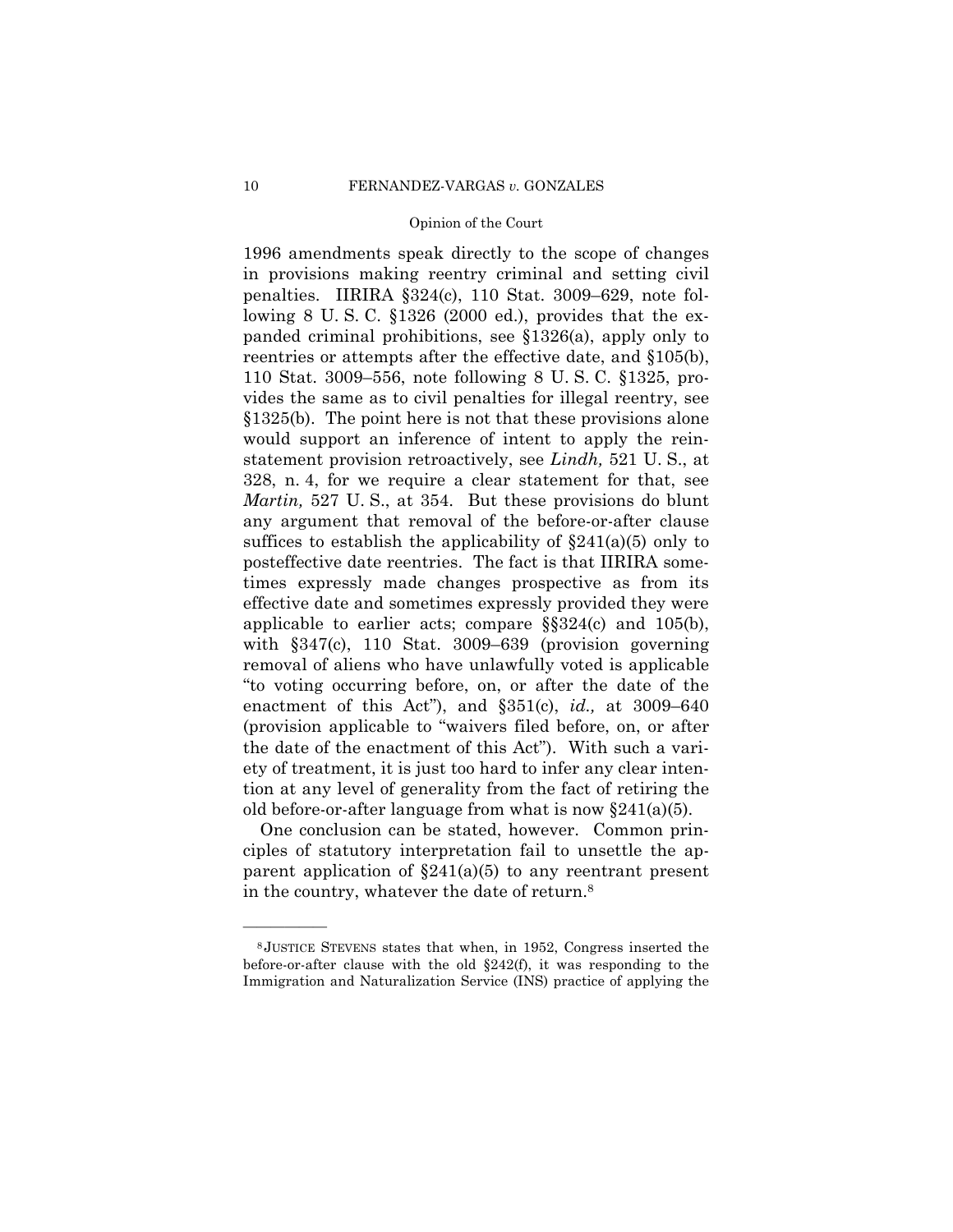### B

This facial reading is confirmed by two features of IIRIRA, not previously discussed, that describe the conduct to which  $\S241(a)(5)$  applies, and show that the application suffers from no retroactivity in denying Fernandez-Vargas the opportunity for adjustment of status as the spouse of a citizen of the United States.9 One is in the text of that provision itself, showing that it applies to Fernandez-Vargas today not because he reentered in 1982 or at any other particular time, but because he chose to remain after the new statute became effective. The second is the provision setting IIRIRA's effective date, §309(a), 110 Stat. 3009–625, which shows that Fernandez-Vargas had an ample warning of the coming change in the law, but chose

reinstatement provision only to deportation orders issued after the provision's enactment, a practice that necessarily meant INS applied the provision only to postenactment reentries. By correcting the INS's interpretation only as to deportation orders, JUSTICE STEVENS suggests, Congress did nothing to disturb the practice as to reentries. And when it removed the obsolete before-or-after clause in 1996 without adding alternative language of temporal reach, the argument goes, Congress held fast to its intent in 1950 and 1952 to apply the reinstatement provision only to postenactment reentries. But the INS's practice circa 1951 of applying the reinstatement provision only to postenactment reentries followed from its policy regarding deportation orders, and in 1952 Congress might just as easily have assumed that the branch would go the way of the root. In any event, it is difficult to accept JUSTICE STEVENS's view that congressional understanding from 40 years back was intended to govern the IIRIRA reinstatement provision, given Congress's care to make the revised criminal and civil penalties applicable only to postenactment reentries. 9We would reach the same conclusion about denial of opportunities to

apply for permission for voluntary departure as an alternative to removal, see 8 U. S. C. §1229c, and about cancellation of removal, see §1229b(b), if there were a need to deal with these matters separately. Although Fernandez-Vargas argues that he is being denied the chance to seek these forms of relief, he never applied for either of them and has not formally attempted to claim them in response to the reinstatement and removal proceedings.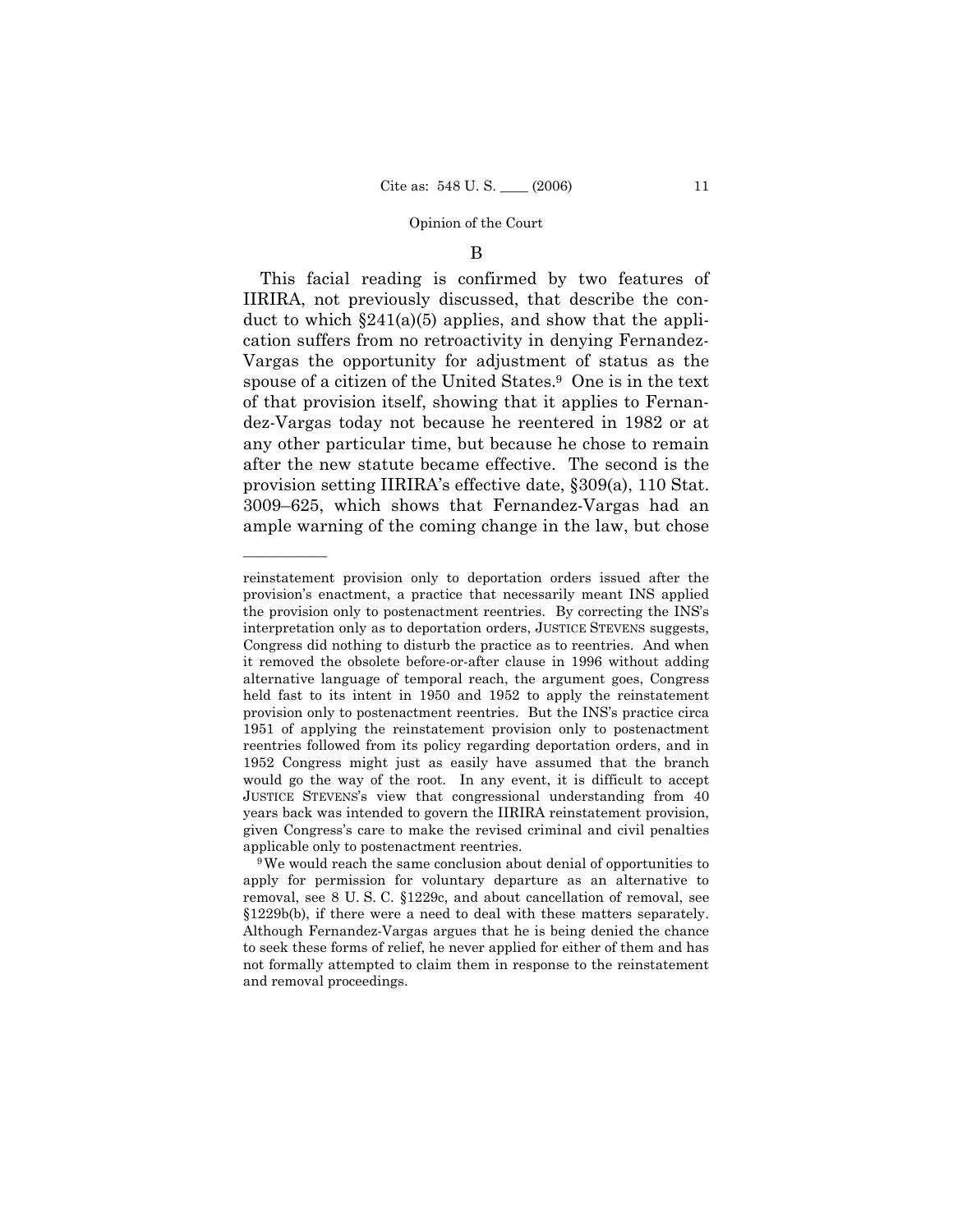to remain until the old regime expired and §241(a)(5) took its place.

As a preface to identifying the conduct by Fernandez-Vargas to which the reinstatement provision applies (the conduct that results in reinstating the old deportation order without the former opportunities to seek adjustment of status), a look at our holding in *St. Cyr*, 533 U. S. 289, is helpful. The alien, St. Cyr, was a lawful, permanent resident who made a plea agreement and pleaded guilty to an aggravated felony charge. Although the resulting conviction justified his deportation, when he entered his plea the law allowed him to seek a waiver of deportation at the discretion of the Attorney General. Between the plea and deportation proceedings, however, IIRIRA and another statute repealed the provision for that discretionary relief, converting deportation from a possibility to a certainty. *Id.,* at 325. The question was whether *Landgraf* barred application of the new law eliminating discretionary relief, on the ground that applying it to a defendant who pleaded guilty before the enactment of the new law would attach a further burdensome consequence to his plea, amounting to "a new disability, in respect to transactions or considerations already past," 533 U. S., at 321 (internal quotation marks omitted). The answer was that converting deportation from a likely possibility to a dead certainty would add such a burden, and application of the new law was accordingly barred. *Id.,* at 325. In making this "commonsense, functional judgment," *Martin, supra,* at 357, we emphasized that plea agreements "involve a *quid pro quo* between a criminal defendant and the government," *St. Cyr,* 533 U. S., at 321, in which a waiver of "constitutional rights (including the right to a trial)," had been exchanged for a "perceived benefit," *id.,* at 322, which in practical terms was valued in light of the possible discretionary relief, a focus of expectation and reliance, *id.,* at 323.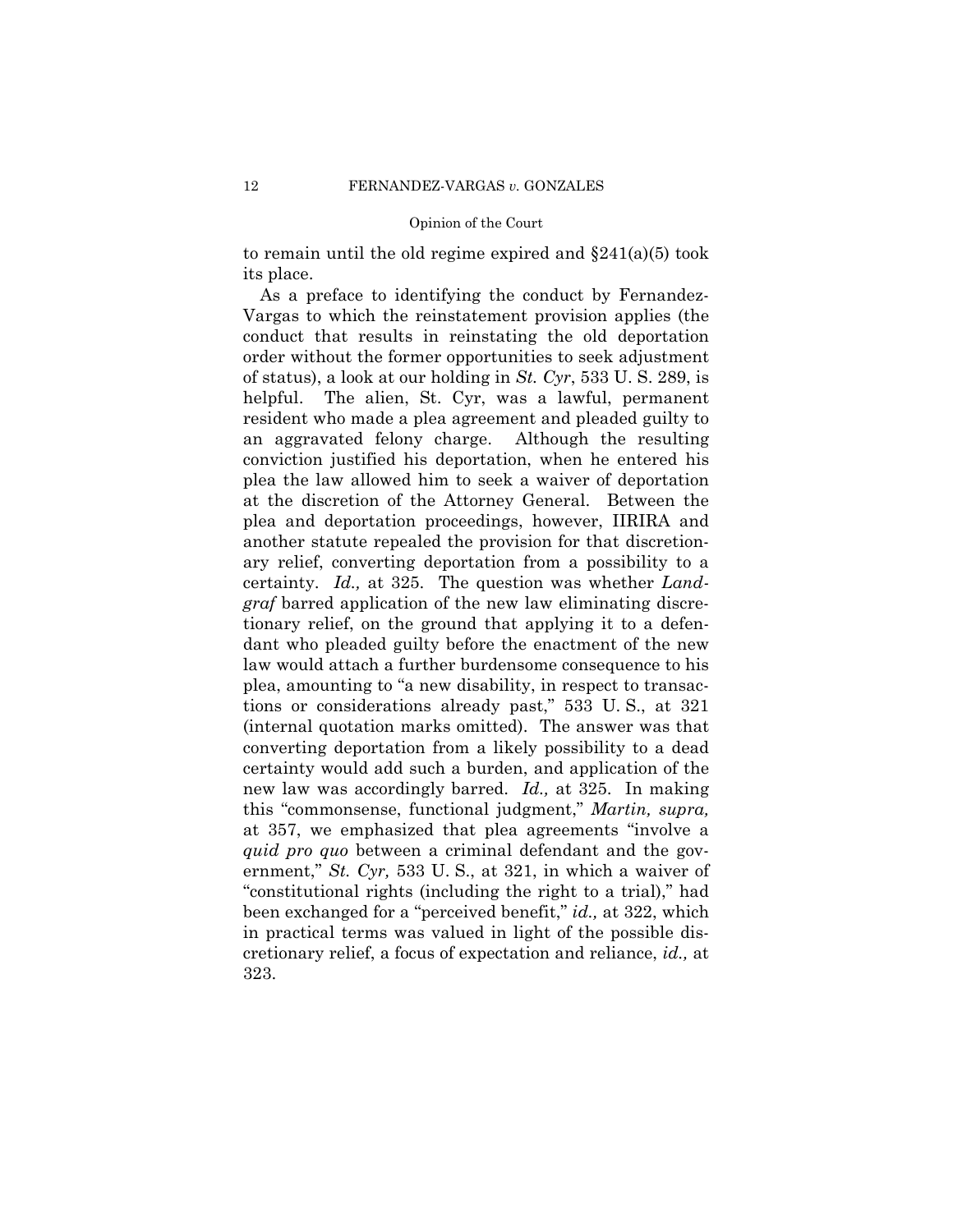St. Cyr's agreement for a *quid pro quo* and his plea were entirely past, and there was no question of undoing them, but the "transactio[n] or consideratio[n]" on which  $\S241(a)(5)$  turns is different.<sup>10</sup> While the law looks back to a past act in its application to "an alien [who] has reentered ... illegally,"  $\& U. S. C. \S 1231(a)(5)$ , the provision does not penalize an alien for the reentry (criminal and civil penalties do that); it establishes a process to remove him "under the prior order at any time after the reentry." *Ibid.* Thus, it is the conduct of remaining in the country after entry that is the predicate action; the statute applies to stop an indefinitely continuing violation that the alien himself could end at any time by voluntarily leaving the country. It is therefore the alien's choice to continue his illegal presence, after illegal reentry and after the effective date of the new law, that subjects him to the new and less generous legal regime, not a past act that he is helpless to undo up to the moment the Government finds him out.

That in itself is enough to explain that Fernandez-Vargas has no retroactivity claim based on a new disabil-

<sup>10</sup>We understand Fernandez-Vargas's claim as falling within the second of Justice Story's categories of retroactivity (new consequences of past acts), not the first category of canceling vested rights. The forms of relief identified by Fernandez-Vargas as rendered unavailable to him by  $\S 241(a)(5)$  include cancellation of removal, see 8 U.S.C. §1229b(b), adjustment of status, see §1255, and voluntary departure, see §1229c. These putative claims to relief are not "vested rights," a term that describes something more substantial than inchoate expectations and unrealized opportunities. In contrast to "an immediate fixed right of present or future enjoyment," *Pearsall* v. *Great Northern R. Co.,*  161 U. S. 646, 673 (1896) (internal quotation marks omitted), Fernandez-Vargas's claim to such relief was contingent, and it was up to him to take some action that would elevate it above the level of hope. It is not that these forms of relief are discretionary, cf. *St. Cyr,* 533 U. S., at 325; it is rather that before IIRIRA's effective date Fernandez-Vargas never availed himself of them or took action that enhanced their significance to him in particular, as St. Cyr did in making his *quid pro quo* agreement, see *supra*, at 11–12.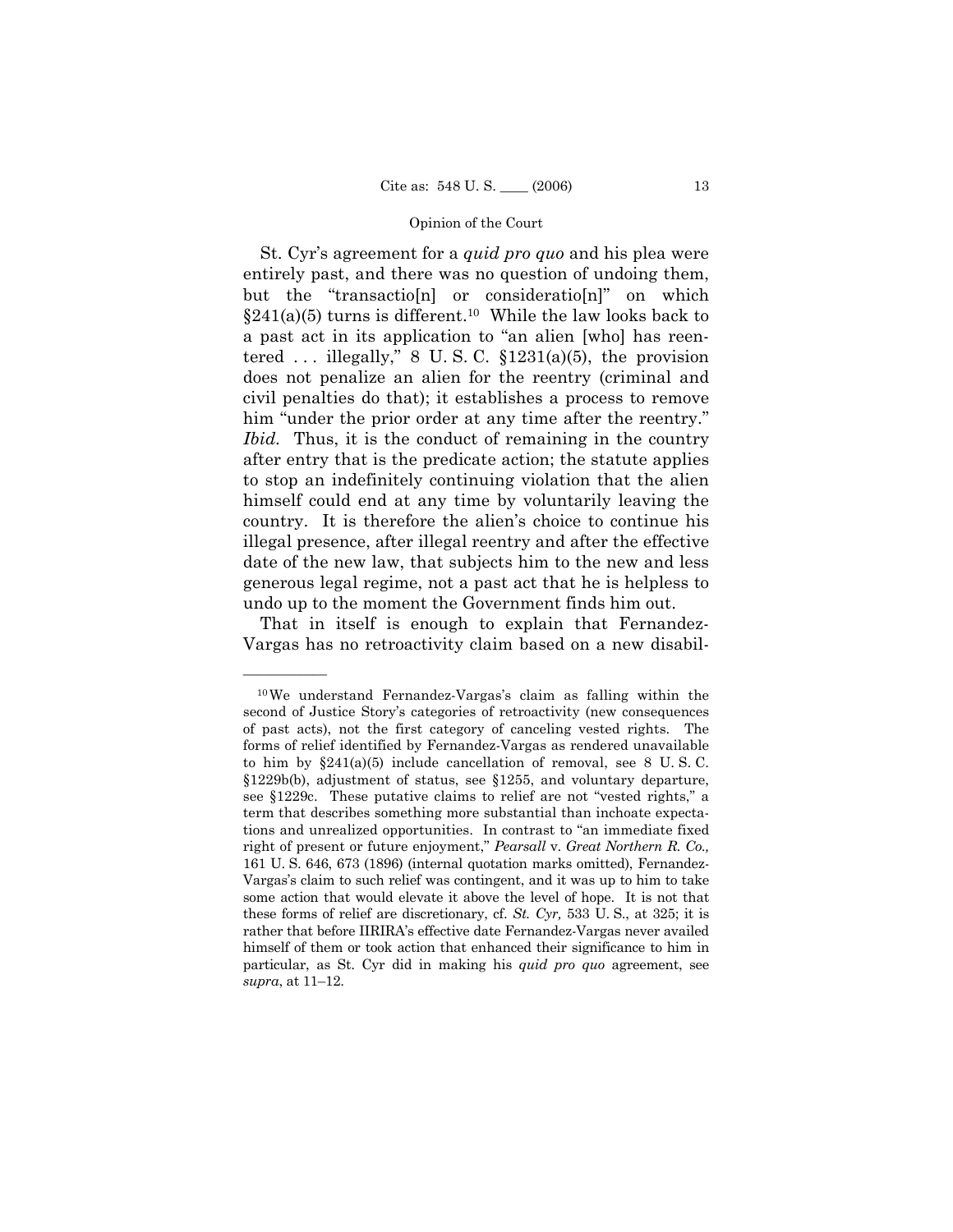ity consequent to a completed act, but in fact his position is weaker still. For Fernandez-Vargas could not only have chosen to end his continuing violation and his exposure to the less favorable law, he even had an ample warning that the new law could be applied to him and ample opportunity to avoid that very possibility by leaving the country and ending his violation in the period between enactment of §241(a)(5) and its effective date. IRRIRA became law on September 30, 1996, but it became effective and enforceable only on "the first day of the first month beginning more than 180 days after" IIRIRA's enactment, that is, April 1, 1997. §309(a), 110 Stat. 3009–625. Unlawful alien reentrants like Fernandez-Vargas thus had the advantage of a grace period between the unequivocal warning that a tougher removal regime lay ahead and actual imposition of the less opportune terms of the new law. In that stretch of six months, Fernandez-Vargas could have ended his illegal presence and potential exposure to the coming law by crossing back into Mexico.<sup>11</sup> For

 $11$  In a series of letters submitted to the Court after oral argument. the parties dispute the consequences if Fernandez-Vargas had left voluntarily after IIRIRA's enactment and, specifically, the period of inadmissibility to which Fernandez-Vargas would thereupon have been subject. Because we conclude that  $\S241(a)(5)$  does not operate on a completed pre-enactment act, we need not consider the retroactive implications either of the fact of his inadmissibility or of any variance between the period of inadmissibility upon a postenactment voluntary return and that prescribed under the old regime. The period of inadmissibility stems from an alien's illegal reentry within a specified time after a prior removal and is applicable to Fernandez-Vargas because he reentered shortly after his 1981 deportation, but Fernandez-Vargas does not challenge as impermissibly retroactive IIRIRA's lengthening of that period from 5 to 10 or 20 years, see 8 U.S.C.  $$1182(a)(6)(B) (1994)$ ed.); §1182(a)(9)(A)(ii) (2000 ed.).

In any event, any period of inadmissibility is subject to waiver by the Attorney General, see §1182(a)(6)(B) (1994 ed.); §1182(a)(9)(A)(iii) (2000 ed.), and presumably Fernandez-Vargas could plead his serious case for such a waiver (his marriage, his child) in seeking legal reentry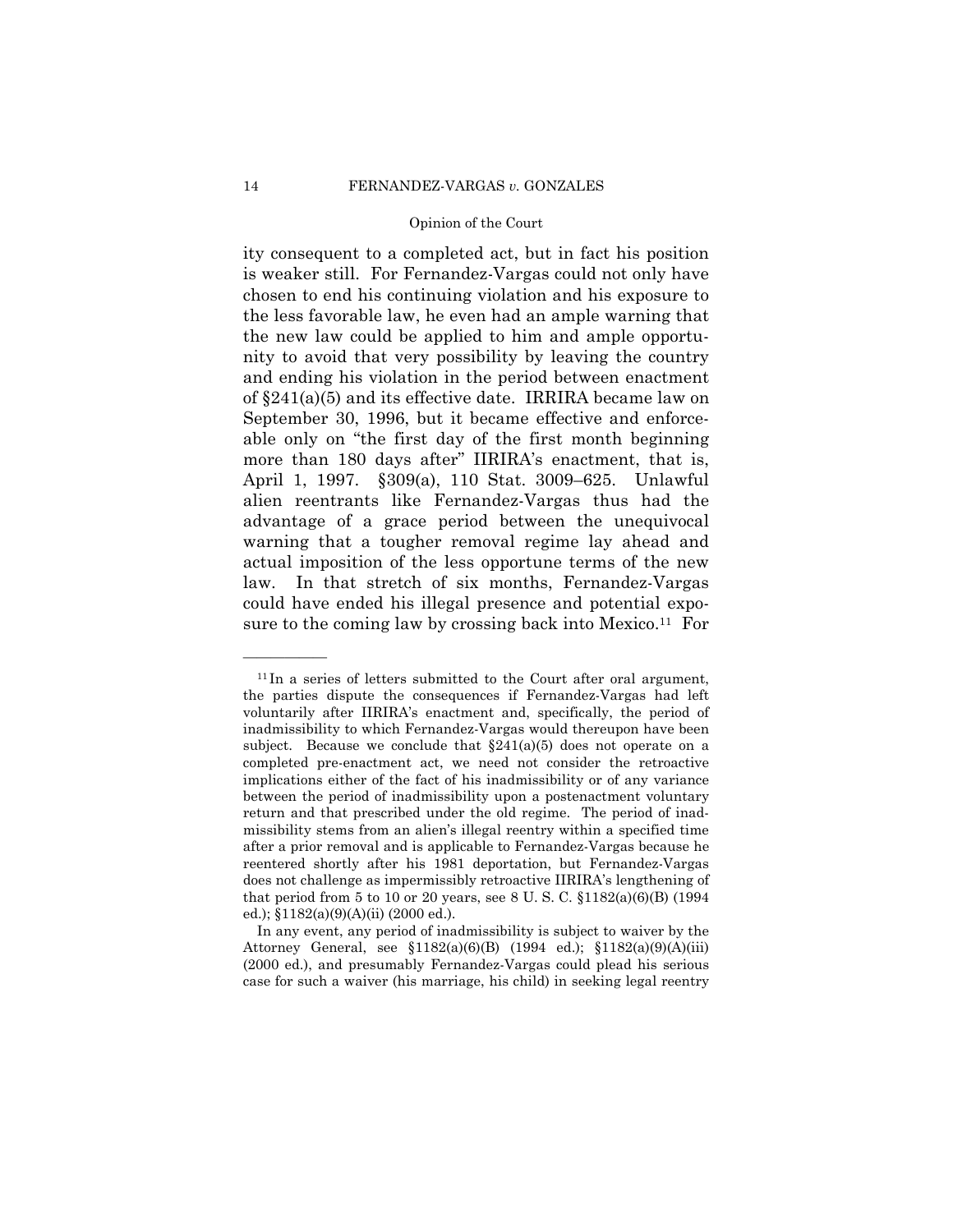that matter, he could have married the mother of his son and applied for adjustment of status during that period, in which case he would at least have had a claim (about which we express no opinion) that proven reliance on the old law should be honored by applying the presumption against retroactivity.12

Fernandez-Vargas did not, however, take advantage of the statutory warning, but augmented his past 15 years of unlawful presence by remaining in the country into the future subject to the new law, whose applicability thus turned not on the completed act of reentry, but on a failure to take timely action that would have avoided application of the new law altogether. To be sure, a choice to avoid the new law before its effective date or to end the continuing violation thereafter would have come at a high personal price, for Fernandez-Vargas would have had to leave a business and a family he had established during his illegal residence. But the branch of retroactivity law that concerns us here is meant to avoid new burdens imposed on completed acts, not all difficult choices occasioned by new law. What Fernandez-Vargas complains of is the application of new law to continuously illegal action within his control both before and after the new law took effect. He claims a right to continue illegal conduct indefinitely under the terms on which it began, an entitlement of legal stasis for those whose lawbreaking is continuous. But "[i]f every time a man relied on existing law in arranging his affairs, he were made secure against any change in legal rules, the whole body of our law would be ossified forever." L. Fuller, The Morality of Law 60 (1964) (quoted in *Landgraf,* 511 U. S., at 269, n. 24).<sup>13</sup>

to the United States.<br><sup>12</sup>See 394 F. 3d, at 890, and n. 11 (distinguishing Fernandez-Vargas's circumstance from that of aliens who had married, or both married and applied for adjustment of status, before IIRIRA's effective date). 13This is the nub of our disagreement with JUSTICE STEVENS. He says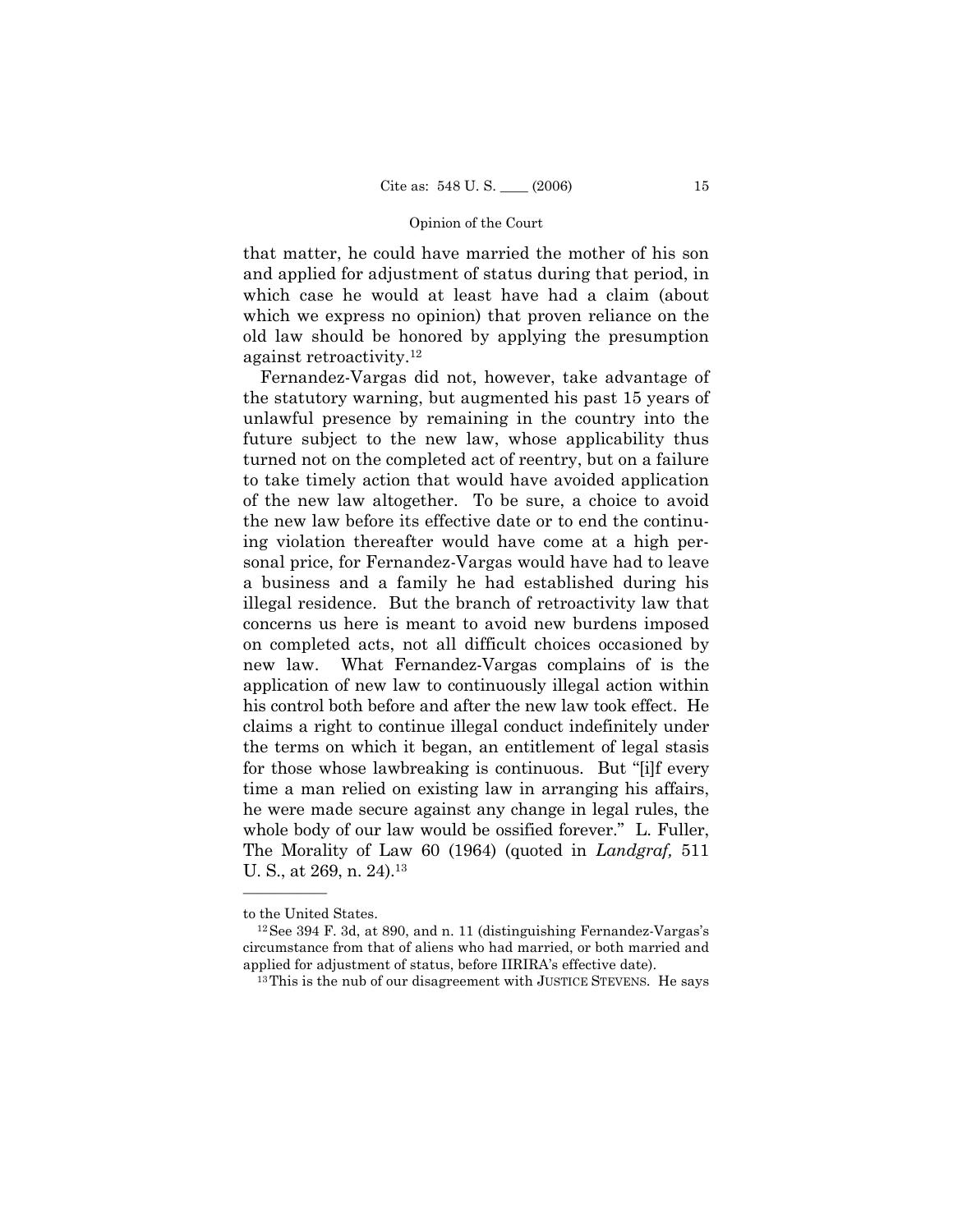Because we conclude that  $\S241(a)(5)$  has no retroactive effect when applied to aliens like Fernandez-Vargas, we affirm the judgment of the Court of Appeals.

*It is so ordered.* 

it misses the point to say that Fernandez-Vargas could avoid the new law by returning to Mexico, which he thinks is like saying that a defendant could avoid a retroactive criminal penalty by locking himself up for 10 years, *post,* at 5, n. 2. JUSTICE STEVENS thus argues that reimposing an order of removal to end illegal residence is like imposing a penalty for a completed act (the defendant's unspecified act in his analogy). But even on his own analysis, Fernandez-Vargas continued to violate the law by remaining in this country day after day, and JUSTICE STEVENS does not deny that the United States was entitled to bring that continuing violation to an end. He says, however, that Congress should not be understood to provide that if the violation continues into the future it may be ended on terms less favorable than those at the beginning. But this is not the position that retroactivity doctrine imputes to an inexplicit Congress. Fernandez-Vargas may have an equitable argument that the Government should not, for the future, eliminate an opportunity for continuing illegality accompanied by the hopes that long illegal residence and a prospect of marriage gave him in the past. But Congress apparently did not accept such an argument, which could prevail here only if the presumption against retroactivity amounted to a presumption of legal stasis for the benefit of continuous lawbreakers.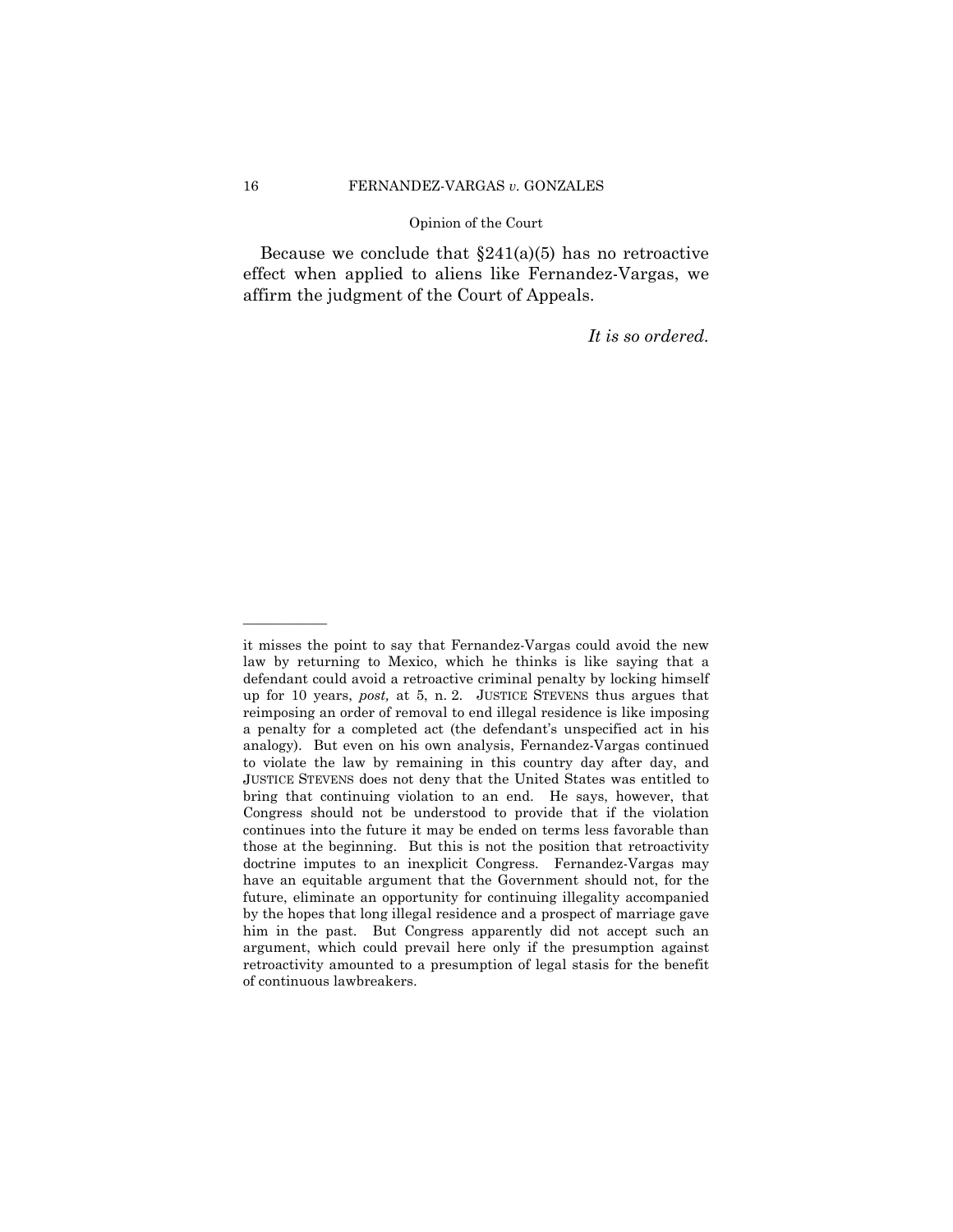## $\frac{1}{2}$  ,  $\frac{1}{2}$  ,  $\frac{1}{2}$  ,  $\frac{1}{2}$  ,  $\frac{1}{2}$  ,  $\frac{1}{2}$  ,  $\frac{1}{2}$ **SUPREME COURT OF THE UNITED STATES**

#### $\mathcal{L}=\mathcal{L}$ No. 04–1376

# HUMBERTO FERNANDEZ-VARGAS, PETITIONER *v.* ALBERTO R. GONZALES, ATTORNEY GENERAL

# ON WRIT OF CERTIORARI TO THE UNITED STATES COURT OF APPEALS FOR THE TENTH CIRCUIT

[June 22, 2006]

## JUSTICE STEVENS, dissenting.

——————

In 1982, petitioner Humberto Fernandez-Vargas, an alien who had previously been deported, reentered the United States illegally. Over the next 20 years, petitioner remained here. He worked as a truckdriver, owned a trucking business, fathered a child, and eventually married the child's mother, a United States citizen. The laws in place at the time of petitioner's entry and for the first 15 years of his residence in this country would have rewarded this behavior, allowing him to seek discretionary relief from deportation on the basis of his continued presence in and strong ties to the United States. See 8 U. S. C. §1254(a)(1) (1994 ed.).

In 1996, however, Congress passed a new version of the applicable provision eliminating almost entirely the possibility of relief from deportation for aliens who reenter the country illegally having previously been deported. See Illegal Immigration Reform and Immigration Responsibility Act (IIRIRA), §305(a)(3), 110 Stat. 3009–599, 8 U. S. C. §1231(a)(5) (2000 ed.); see also *ante*, at 3, n. 4. The 1996 provision is silent as to whether it was intended to apply retroactively to conduct that predated its enactment.<sup>1</sup>

<sup>1</sup>The statutory provisions expanding the class of people to whom criminal penalties for illegal reentry might apply, however, explicitly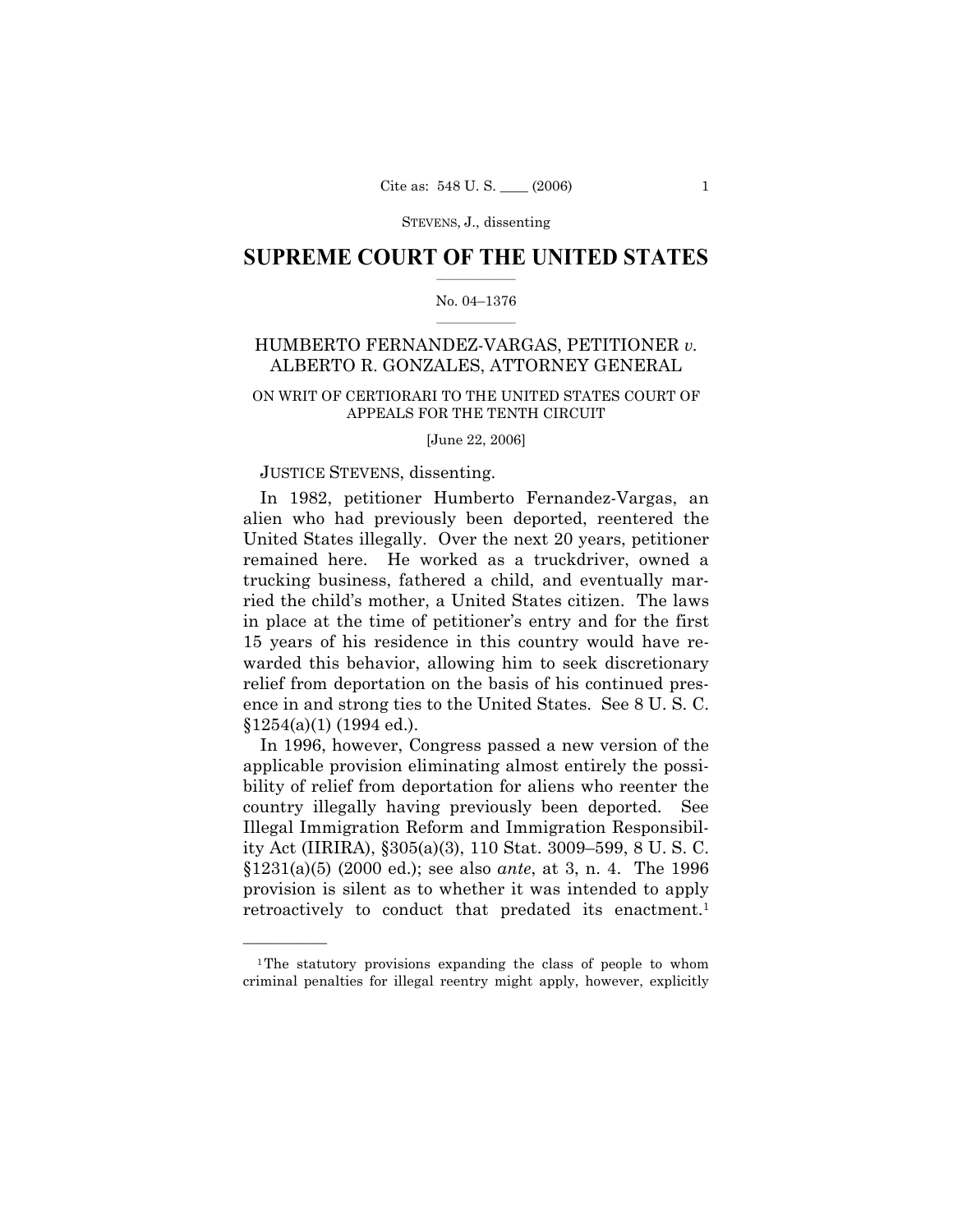Despite a historical practice supporting petitioner's reading, and despite the harsh consequences that attend its application to thousands of individuals who, like petitioner, entered the country illegally before 1997, the Court not only holds that the statute applies to preenactment reentries but also that it has no retroactive effect. I disagree with both of these conclusions.

I

In 1950, when Congress first gave the Attorney General the authority to reinstate an order of deportation, it enacted a reinstatement provision containing no explicit temporal reach.2 See Internal Security Act, §23(d), 64 Stat. 1012, 8 U. S. C. §156(d) (1946 ed., Supp. V). The natural reading of this provision, the one most consistent with the "deeply rooted" traditional presumption against retroactivity, *Landgraf* v. *USI Film Products*, 511 U. S. 244, 265 (1994), is that it would apply to deportations that occurred before the provision's enactment but not to preenactment reentries. While both deportation and reentry can constitute "events completed before [the provision's] enactment," *id.*, at 270, an alien's reentry is the act that triggers the provision's operation and is therefore the act to which the provision attaches legal consequences.

When the Immigration and Naturalization Service (INS) promulgated regulations implementing the 1950 statute, however, it did not read the statute so naturally. Instead, the INS' regulations, embodying an overly strong version

apply only to postenactment reentries. See IIRIRA, §324(c), 110 Stat. 3009–629, note following 8 U. S. C. §1326. 2The provision stated:

<sup>&</sup>quot;Should any alien subject to the provisions of subsection (c) unlawfully return to the United States after having been released for departure or deported pursuant to this section, the previous war-rant of deportation against him shall be considered as reinstated from its original date of issuance." 64 Stat. 1012, codified as 8 U. S. C. §156(d) (1946 ed., Supp. V).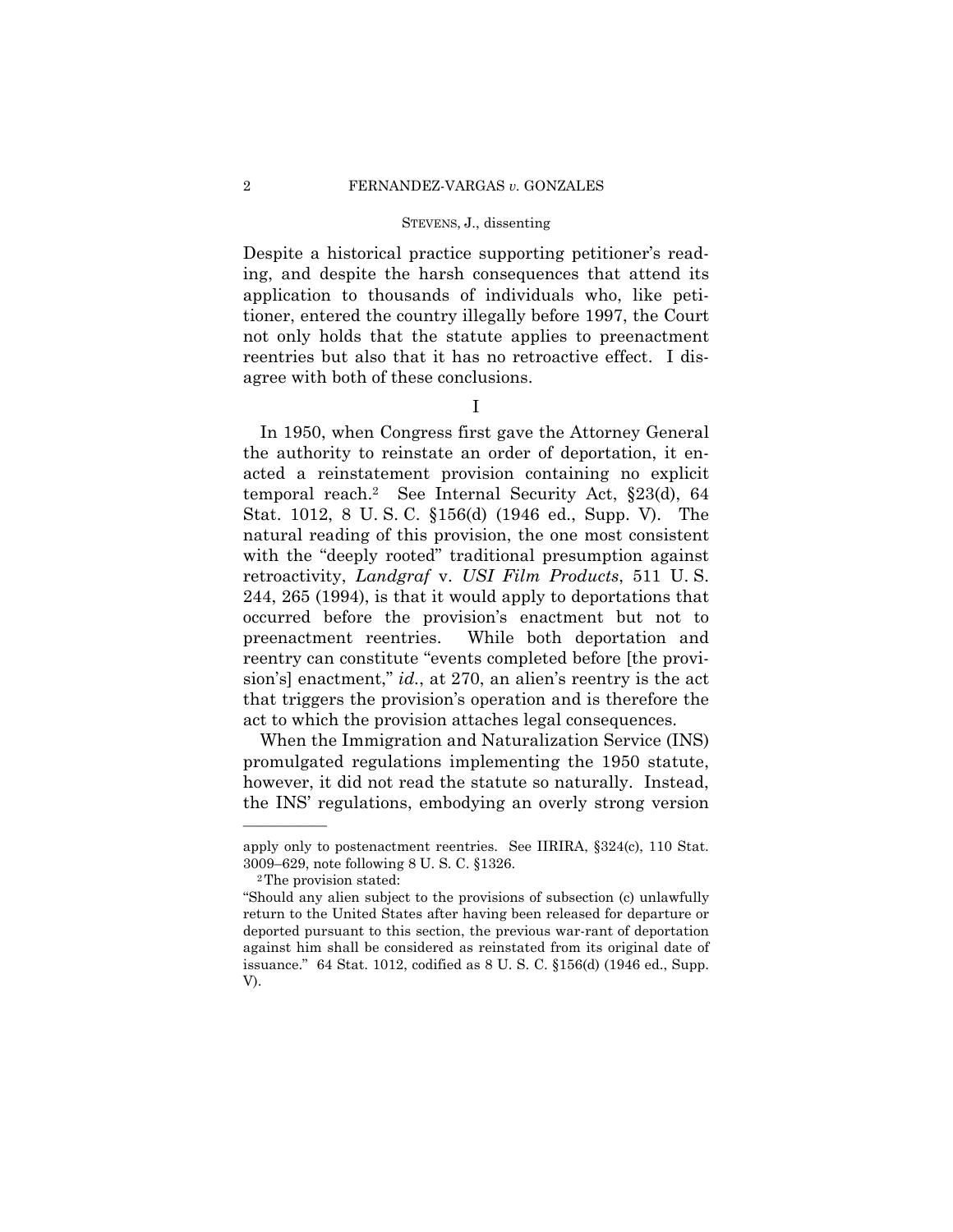of the presumption against retroactivity, provided that an order of deportation could only be reinstated if that deportation occurred after the statute's enactment date. See 8 CFR §152.5 (1950 Cum. Supp.). Thus, the INS read the reinstatement provision as inapplicable even to reentries that occurred *after* the statute's enactment date if the underlying deportation had been entered before that date; it follows *a fortiori* that the provision was considered inapplicable to reentries that occurred before the statute's enactment.

Congress corrected the INS' error two years later by adding the clause "whether before or after the date of enactment of this Act." Immigration and Nationality Act, §242(f), 66 Stat. 212, 8 U. S. C. §1252(f) (1994 ed.); see also *ante*, at 2, and nn. 2–3. As the Court correctly notes, that amendment "most naturally referred not to the illegal reentry but to the alien's previous deportation or departure." *Ante*, at 8. The best interpretation of Congress' intent with regard to the 1952 statute, then, was that it meant to apply the reinstatement provision to preenactment deportations but to preserve the status quo with regard to preenactment reentries: In accordance with the traditional presumption against retroactivity, preenactment reentries would remain uncovered by the reinstatement provision.

In 1996, when Congress enacted the current reinstatement provision, it drafted a version of the statute that, like its 1950 predecessor, was silent as to its temporal reach. See 8 U. S. C. §1231(a)(5) (2000 ed.). If we assume (as the Court does) that the addition of the "before-orafter" clause in the 1952 statute merely clarified Congress' original intent in 1950 to make the provision applicable to preenactment departures without authorizing any application to preenactment reentries, it is reasonable to attribute precisely the same intent to the Congress that enacted the 1996 statute: As in the 1950 and 1952 ver-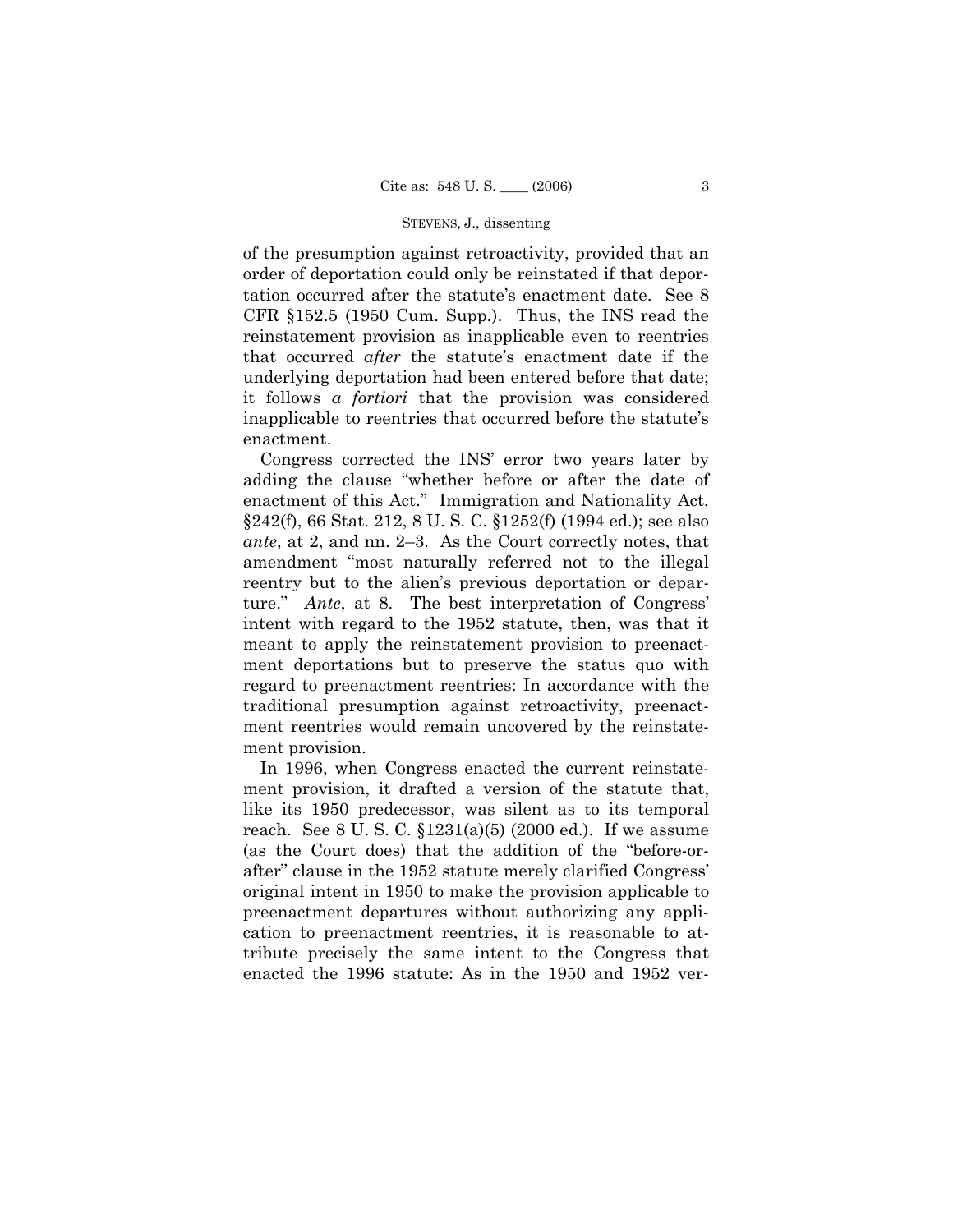sions of the provision, Congress intended the 1996 reinstatement provision to apply to preenactment deportations but not to preenactment reentries.

In sum, our normal rules of construction support the reasonable presumption that Congress intended the provision to cover only postenactment reentries. Accordingly, the 1996 reinstatement provision should not be construed to apply to petitioner's earlier entry into the United States.

The Court not only fails to give the 1996 Act its most normal interpretation, but also erroneously concludes that the provision does not have any retroactive effect. The Court reaches this conclusion based on its judgment that the provision applies not to conduct that occurred before the statute's enactment date, but rather to "an indefinitely continuing violation that the alien himself could end at any time by voluntarily leaving the country." *Ante*, at 13. This reasoning is unpersuasive.

It is true, of course, that the order of deportation entered against petitioner in 1981 could not be reinstated unless he was present in the United States, and that, until he was arrested in 2003, petitioner could have chosen to leave the United States. But it is precisely petitioner's "continuing violation" that allowed him to be eligible for relief from deportation in the first place: He was required to have been physically present in the United States for a period of not less than seven years, to have been a person of good moral character during that time, and to have developed ties to the United States such that his deportation would result in extreme hardship to himself or to his United States citizen wife or child.3 See 8 U. S. C.

II

<sup>3</sup>Although petitioner became eligible for relief from deportation after being physically present in the United States for seven years, he could not apply for that relief until the Government placed him in deporta-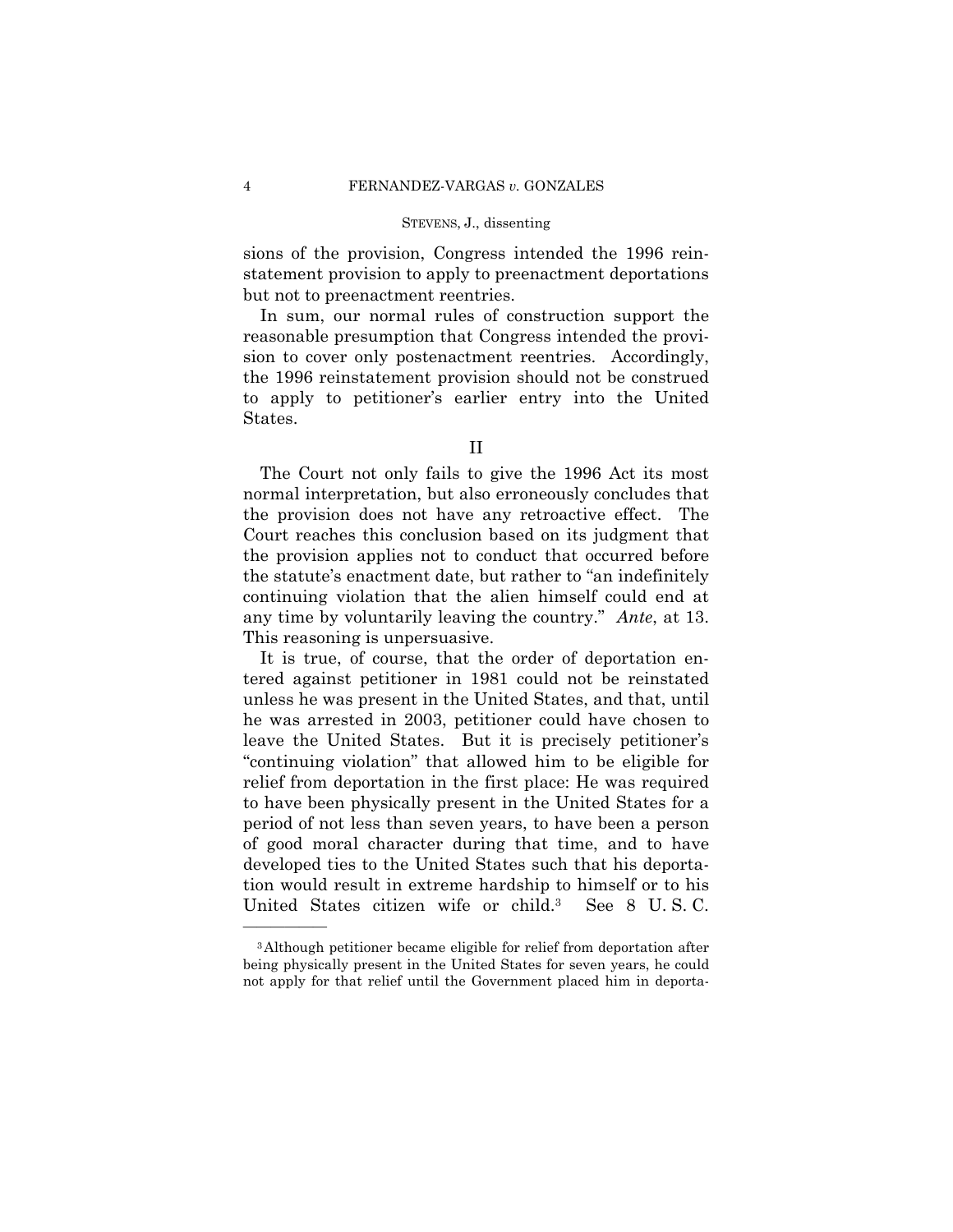§1254(a)(1) (1994 ed.); see also *INS* v. *Phinpathya*, 464 U. S. 183 (1984) (strictly construing physical presence requirement). Moreover, under the pre-1996 version of the reinstatement provision, the longer petitioner remained in the United States the more likely he was to be granted relief from deportation. See *Matter of Ige*, 20 I. & N. Dec. 880, 882 (1994) (listing factors considered in evaluating extreme hardship requirement, including alien's length of residence in United States, family in United States, business or occupation, and position in community).

Given these incentives, petitioner legitimately complains that the Government has changed the rules midgame. At the time of his entry, and for the next 15 years, it inured to petitioner's benefit for him to remain in the United States continuously, to build a business, and to start a family. After April 1, 1997, the date on which the applicable reinstatement provision became effective, all of these activities were rendered irrelevant in the eyes of the law. Only the Court's unfortunately formalistic search for a single "past act that [petitioner] is helpless to undo," *ante*, at 13, allows it to conclude that the provision at issue has no retroactive effect.<sup>4</sup> For regardless of whether his

tion proceedings, at which point he could raise his eligibility as an affirmative defense. Cf. *Hughes Aircraft Co.* v. *United States ex rel. Schumer*, 520 U. S. 939, 951–952 (1997) (applying presumption against retroactivity to statute eliminating affirmative defense). 4Even on its own terms the Court's logic is troubling. The Court

believes that petitioner could have avoided being affected by the 1996 reinstatement provision, not just retroactively but in any way whatsoever, by leaving the country prior to its effective date—a date that occurred six months after the statute's enactment date not to give aliens "ample warning," *ante*, at 11, 13, but instead to allow the Attorney General to prepare for the substantial changes caused by the IIRIRA and to promulgate regulations to effectuate that Act. See §309, 110 Stat. 3009–625. But had petitioner "take[n] advantage of the statutory warning," *ante*, at 15, he would have imposed upon himself